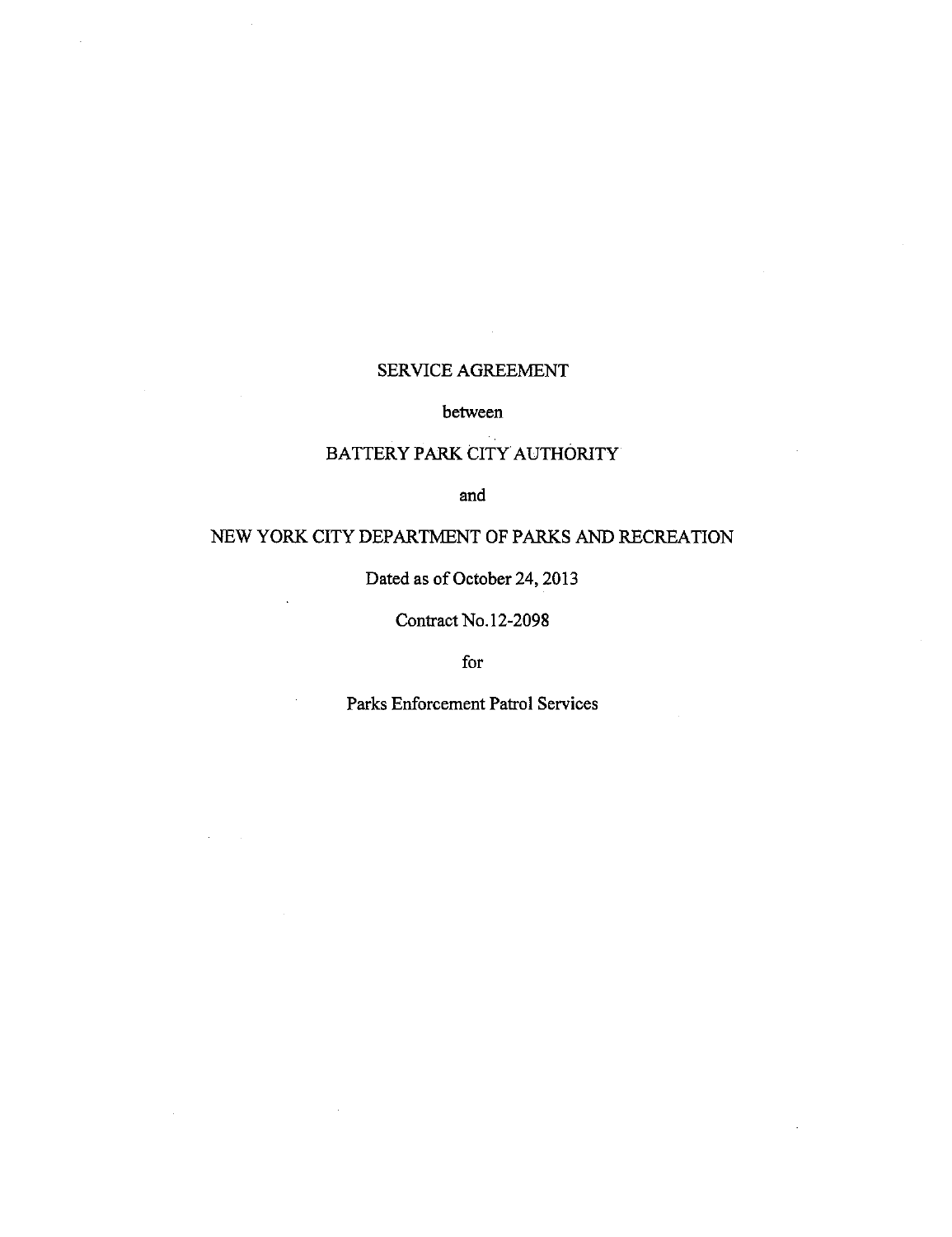# **TABLE OF CONTENTS**

| 1.              |                                                                                                                                                                        |
|-----------------|------------------------------------------------------------------------------------------------------------------------------------------------------------------------|
| 2.              |                                                                                                                                                                        |
| 3.              |                                                                                                                                                                        |
| 4.              |                                                                                                                                                                        |
| 5.              |                                                                                                                                                                        |
| 6.              |                                                                                                                                                                        |
| 7.              |                                                                                                                                                                        |
| 8.              |                                                                                                                                                                        |
| 9.              |                                                                                                                                                                        |
| 10.             |                                                                                                                                                                        |
| 11.             |                                                                                                                                                                        |
| 12.             |                                                                                                                                                                        |
| 13.             |                                                                                                                                                                        |
| 14.             |                                                                                                                                                                        |
| 15.             |                                                                                                                                                                        |
| 16.             |                                                                                                                                                                        |
| 17 <sub>1</sub> |                                                                                                                                                                        |
| 18.             |                                                                                                                                                                        |
| 19.             |                                                                                                                                                                        |
| 20.             |                                                                                                                                                                        |
| 21.             |                                                                                                                                                                        |
| 22.             |                                                                                                                                                                        |
|                 |                                                                                                                                                                        |
|                 | 23.2. EQUAL EMPLOYMENT OPPORTUNITIES FOR MINORITY GROUP MEMBERS AND WOMEN  11<br>23.4 MINORITY BUSINESS ENTERPRISE (MBE) PARTICIPATION AND WOMEN'S BUSINESS ENTERPRISE |
| 24.             |                                                                                                                                                                        |
| 25.             |                                                                                                                                                                        |
| 26.             | TERMINATION FOR FAILURE TO DISCLOSE UNDER NYS FINANCE LAW SECTION                                                                                                      |
|                 |                                                                                                                                                                        |

 $\sim 10^{-1}$ 

 $\mathcal{A}^{\mathcal{A}}$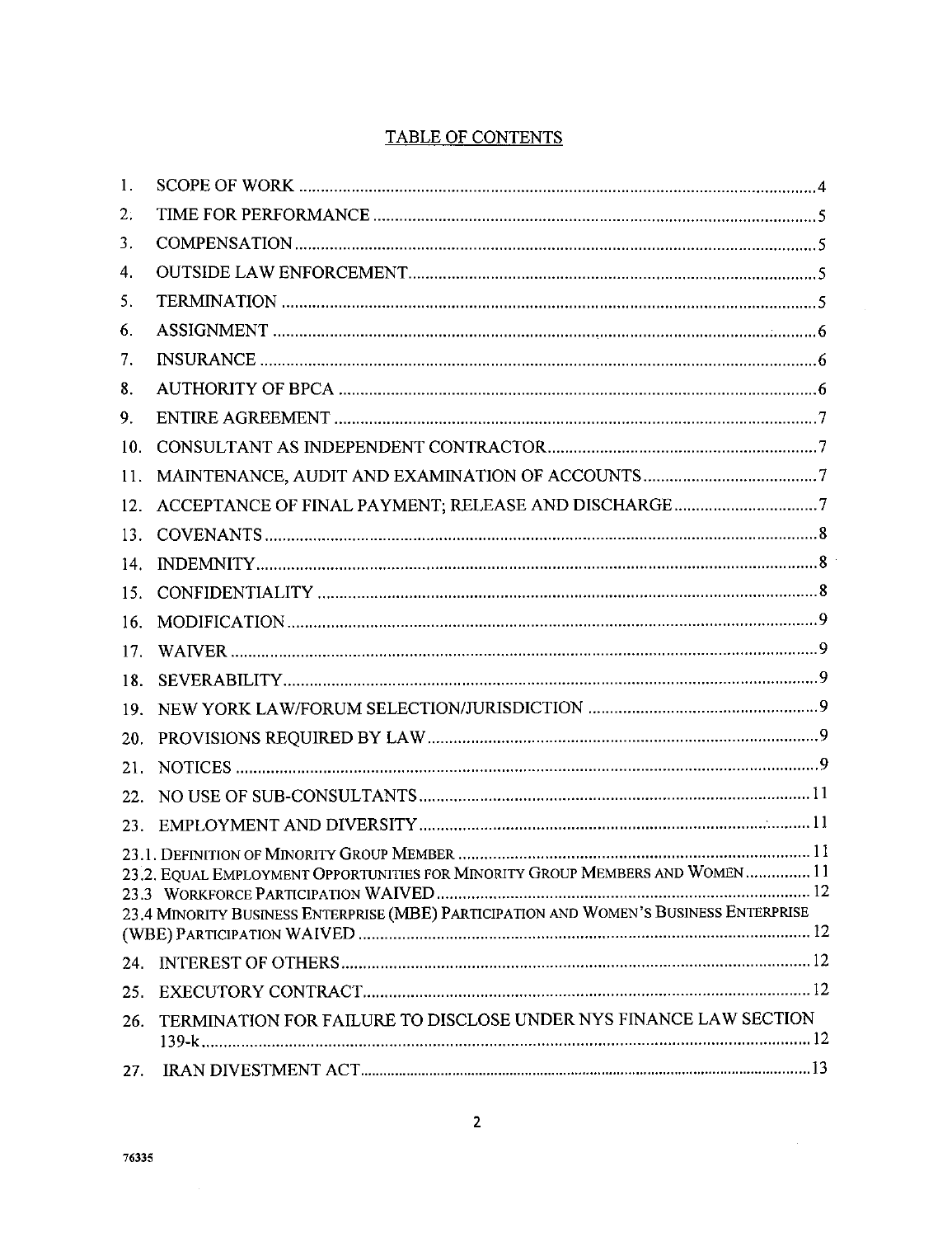| <b>EXHIBIT A - Scope of Work</b> |  |
|----------------------------------|--|

 $\bar{z}$ 

 $\bar{z}$ 

EXHIBIT B - Rate Schedule

EXHIBIT C - BPCA'S Prompt Payment Policy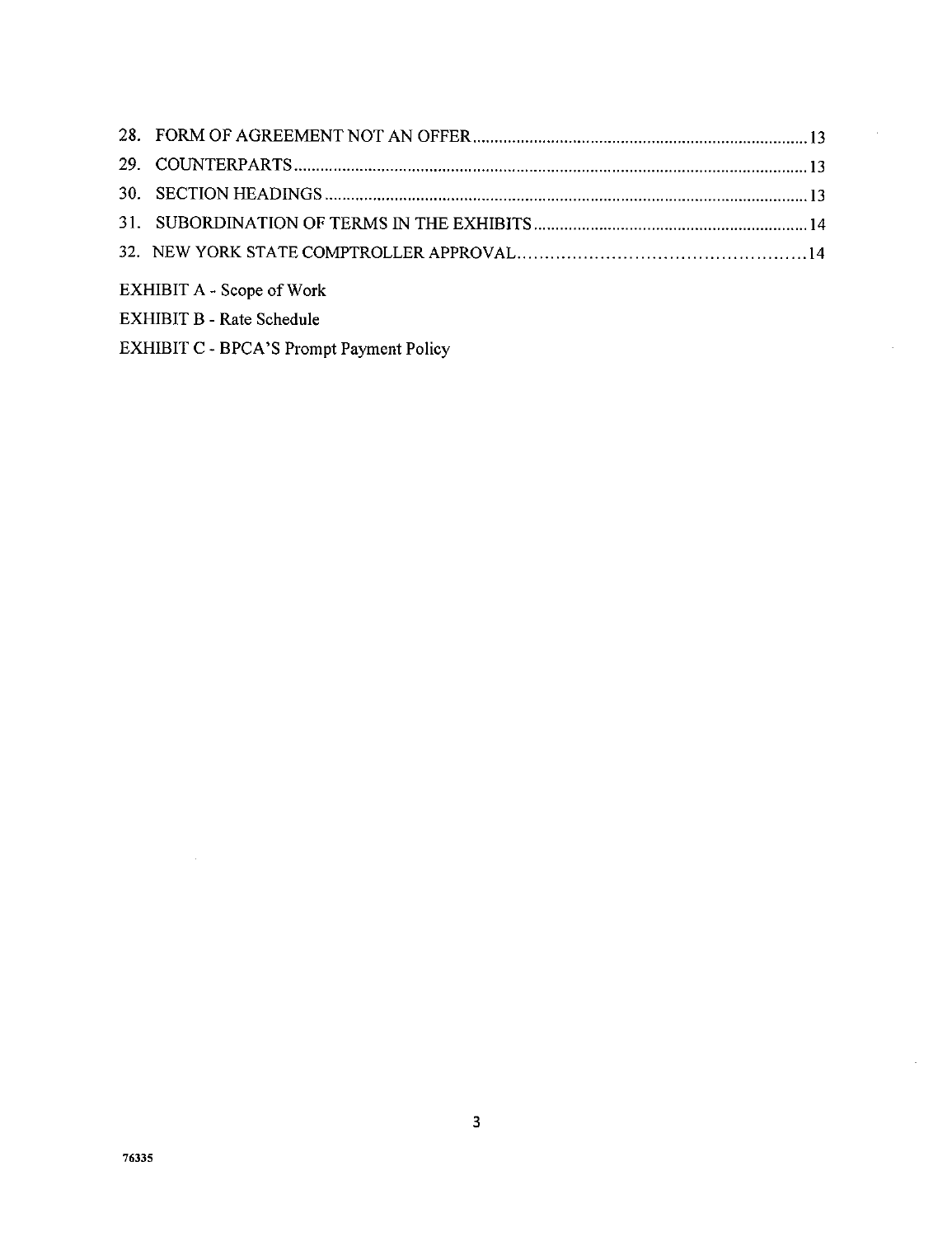## **SERVICE AGREEMENT**

SERVICE AGREEMENT (the "Agreement"), dated as of October 24, 2013 and retroactively effective as of February 1, 2013, between BATTERY PARK CITY AUTHORITY d/b/a HUGH L. CAREY BATTERY PARK CITY AUTHORITY ("BPCA"), a body corporate and politic, constituting a public benefit corporation, having a place of business at One World Financial Center, 24<sup>th</sup> Floor, New York, New York 10281 and, THE CITY OF NEW YORK, a municipal corporation formed pursuant to the laws of the State of New York, acting by and through the COMMISSIONER OF THE DEPARTMENT OF PARKS *AND* RECREATION, having its headquarters at The Arsenal, Central Park, 830 Fifth Avenue, New York, New York 10065 ("Consultant").

# **WITNESSETH**

WHEREAS, BPCA has fee title to certain real property located in the City, County and State of New York, generally known as Battery Park City ("Battery Park City"); and

WHEREAS, BPCA intends to cause (and **has** already caused) the staged development of Battery Park City, in individual parcels, with the goal of creating a richly diversified mixed use community which will provide residential and commercial space, with related amenities such as parks, plazas, recreational areas and a waterfront esplanade; and

WHEREAS, BPCA is interested in enhancing, maintaining and protecting the public in and around the facilities within Battery Park City's parks, public esplanades and marinas; and

WHEREAS, Parks Enforcement Patrol ("PEP") is a unit responsible for providing security services, law enforcement and enforcement of all applicable laws, rules and regulations in and around the parks under the jurisdiction of the City;

WHEREAS, BPCA intends to retain the services of Consultant, through its on-going Parks Enforcement Patrol, to provide security services, law enforcement and enforcement of all applicable laws, rules and regulations in and around the parks of Battery Park City (the "Work");

NOW, THEREFORE, in consideration of the mutual promises herein contained, the parties hereby agree as follows:

## 1. SCOPE OF WORK

Consultant shall perform and complete the work described in Exhibit A (the "Scope of Work"), attached hereto and made a part hereof. All services to be performed and completed by Consultant, as required in the Scope of Work, are hereinafter collectively referred to as the "Work." BPCA must seek prior written approval from Consultant before increasing or reducing the scope of the Work. Such request to Consultant will specify the nature and extent of such changes. In the event any changes as contemplated herein results in additional expenditure of time by Consultant, BPCA will pay Consultant an additional fee computed upon terms to be agreed upon prior to the commencement of the additional Work.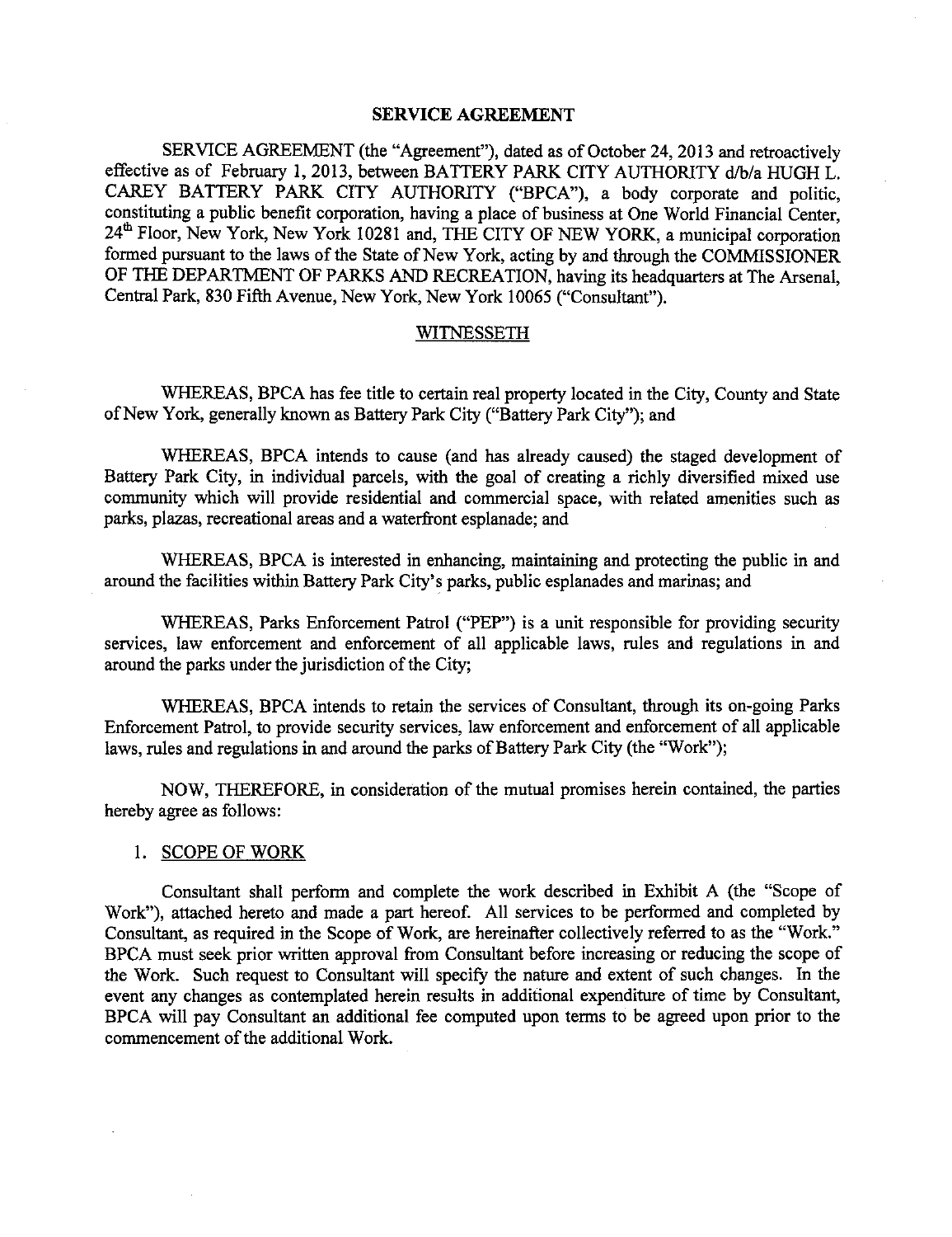### 2. TIME FOR PERFORMANCE

The Work commenced as of February I, 2013 and shall terminate not later *than* January 31, 2014 unless BPCA exercises in writing, its agreed upon option to renew this Agreement for up to two (2) one (1) year periods.

#### 3. COMPENSATION

The compensation for Work actually performed under this Agreement shall not exceed TWO MILLION FOUR HUNDRED AND SIXTY-EIGHT THOUSAND AND EIGHT HUNDRED AND FIVE DOLLARS (\$2,468,804) per contract year payable as follows:

(a) BPCA shall compensate Consultant for the Work at a rate of SIX HUNDRED SEVENTEEN THOUSAND AND TWO HUNDRED AND ONE DOLLARS (\$617,201) every three months ("quarterly"), calculated in accordance with the compensation rate schedule attached hereto and made a part hereof as Exhibit B (the "Rate Schedule").

(b) Each quarterly payment shall include a portion of the annual uniform allowance.

(c) The Rate Schedule and fringe rate adjustments, and consequently the quarterly rate in 3(a) above, shall be adjusted in accordance with any applicable collective bargaining agreement.

(d) Consultant will provide invoices at the end of every quarter.

(e) BPCA shall pay Consultant as much of the amount requested as may be approved by BPCA no later than the 30th calendar day (excluding holidays) following BPCA's receipt of a Proper Invoice (pursuant to, and as such term is defined in BPCA's Prompt Payment Policy, a copy of which is attached hereto as Exhibit C).

(f) All requests for payment should be addressed as follows:

Office of the Treasurer Battery Park City Authority d/b/a Hugh L. Carey Battery Park City Authority One World Financial Center, 24th FI. New York, NY 10281-1097 *Attn:* Accounts Payable

#### 4. OUTSIDE LAW ENFORCEMENT

From time to time, as appropriate and in connection with the Work, Consultant shall reasonably cooperate with outside security firms, and local, state, federal and foreign law enforcement personnel, as specific situations may necessitate to ensure security, and maintain, enhance and protect the public in and around the park areas within Battery Park City.

### 5. TERMINATION

(a) Consultant acknowledges that BPCA may cancel or terminate this Agreement at any time, for no reason, without incurring any penalty or damages on account of such cancellation or termination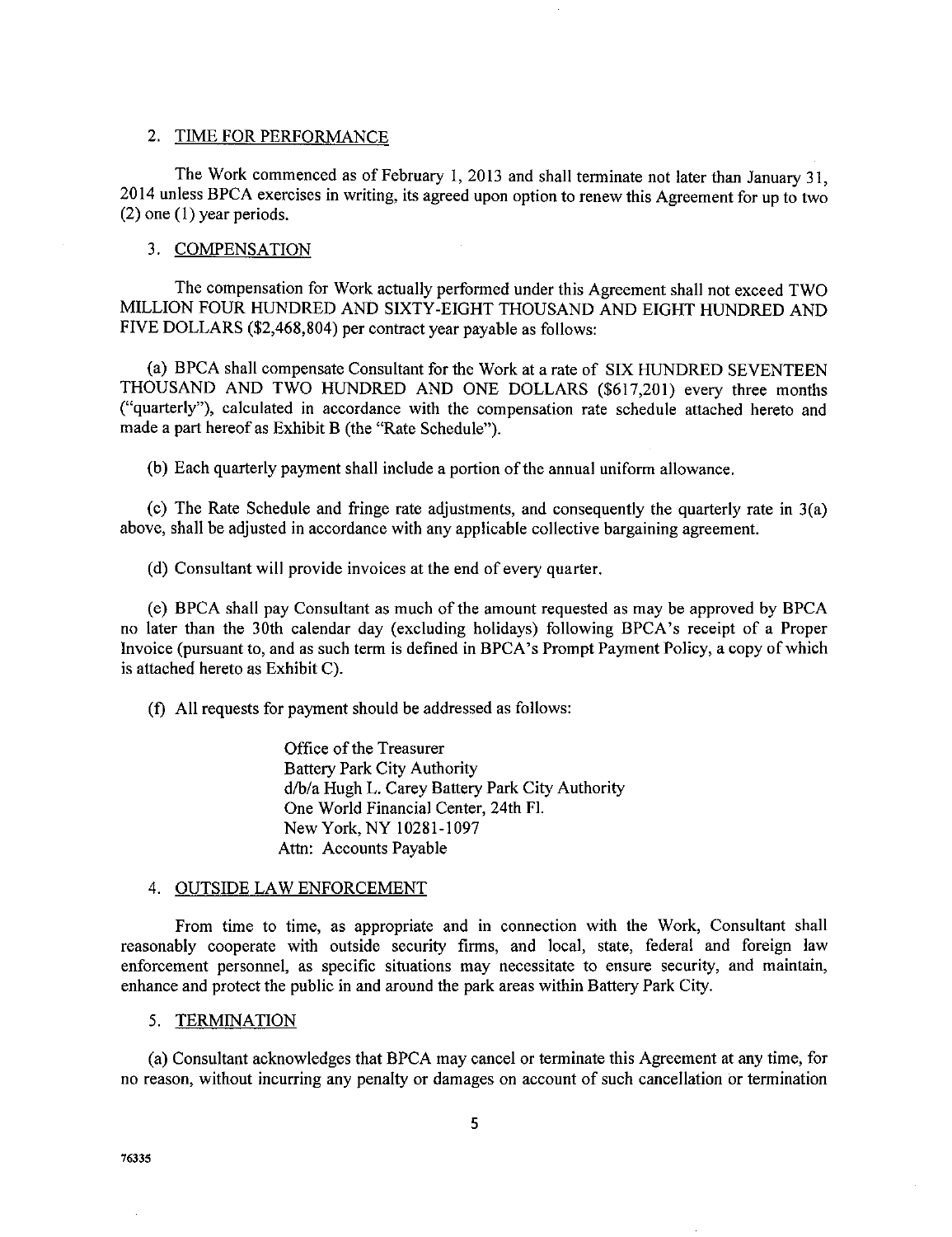upon thirty (30) days written notice, in which event, except as otherwise provided herein and unless Consultant cures the applicable breach or default within the thirty (30) days after receiving such notice from BPCA of cancellation or termination, all of BPCA's liability hereunder shall cease and terminate as of the date specified in such notice.

(b) BPCA acknowledges that Consultant may cancel or terminate this Agreement at any time, for no reason, without incurring any penalty or damages on account of such cancellation or termination upon ninety (90) days written notice.

(c) In the event of such termination mentioned in Section 5(a) or (b) above, Consultant will submit a final and complete invoice to BPCA within forty-five (45) days from said termination in the full amount of the compensation due and owing to it and which has not theretofore been paid, provided, however, that BPCA shall deduct from any such amount all additional costs and expenses which BPCA may incur over those which BPCA would have incurred in connection with the Work if BPCA had not so terminated this Agreement for cause. Nothing contained in this Agreement shall limit in any manner any and all rights or remedies otherwise available to BPCA by reason of a default by Consultant under this Agreement, including, without limitation, the right to seek full reimbursement from Consultant for all costs and expenses incurred by BPCA by reasons of Consultant's default hereunder and which BPCA would not have otherwise incurred if Consultant had not defaulted hereunder.

(d) Upon any termination of this Agreement in accordance with the provisions of this Section 5, Consultant shall, with respect to the Work:

(i) discontinue all its services from and after the date of the notice of termination, except as may be required to complete any item or portion or services to a point where discontinuance will not cause unnecessary waste of duplicative work or cost;

(ii) transfer to BPCA in the manner, to the extent, and at the time directed by BPCA, all supplies, materials and other property produced as a part of, or acquired in the performance of the Work; and

(iii) take such other action as BPCA may reasonably direct.

#### 6. ASSIGNMENT

Consultant shall have no right to assign, transfer, convey, pledge or otherwise dispose of Consultant's interest in this Agreement without the prior express written consent of BPCA.

### 7. INSURANCE

Consultant represents and BPCA acknowledges that the City of New York is a self-insured municipality and that such self insurance includes the activities of Consultant pursuant to the terms of this Agreement.

#### 8. AUTHORITY OF BPCA

Under no circumstances will BPCA have any authority or control over Consultant's personnel, including Officers, the work functions or activities of such personnel or the day-to-day or administrative matters relating to such personnel. Specifically, BPCA will have no authority or control over, nor involvement with, including, but not limited to, the recruitment, selection, hire,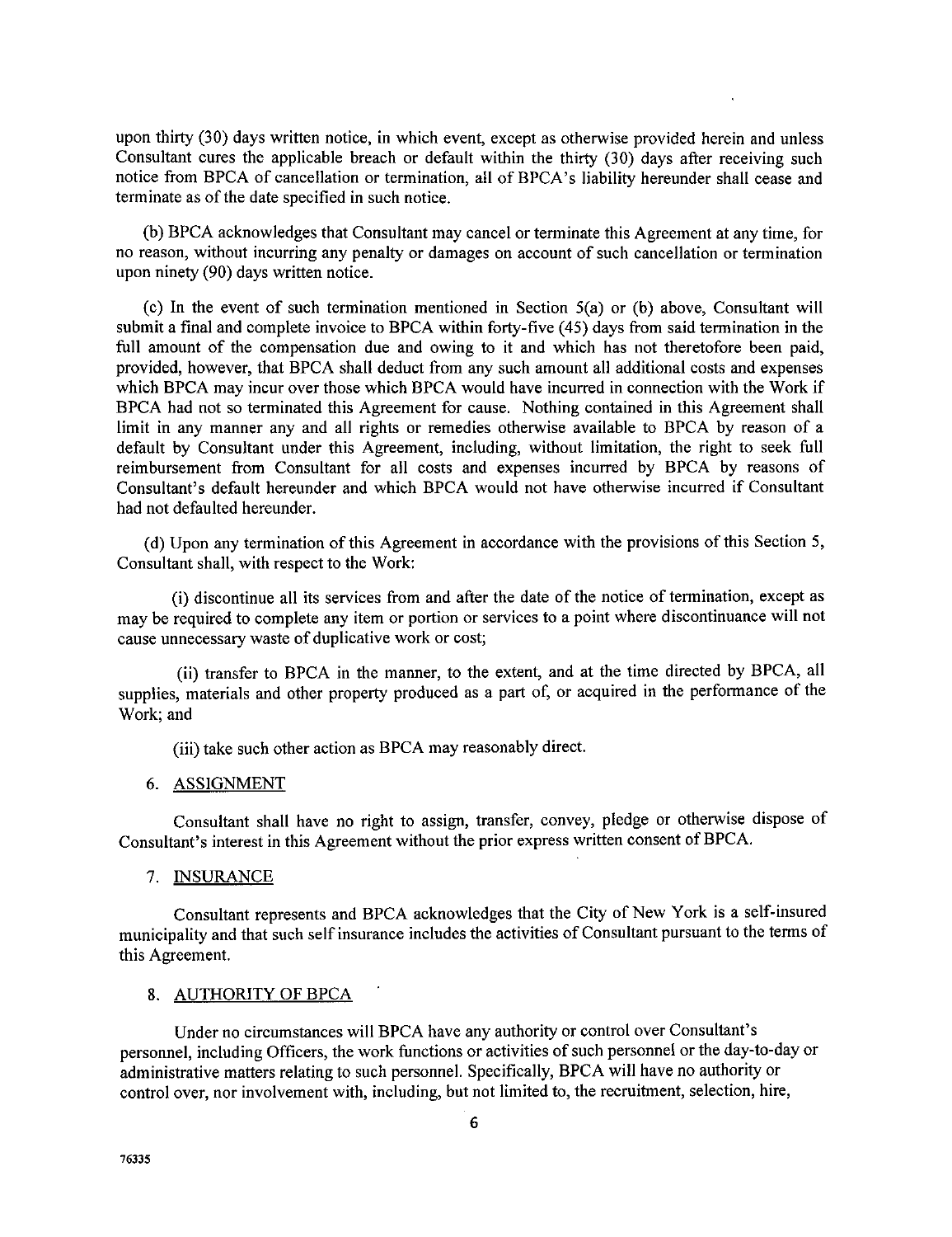deployment, redeployment, transfer, relocation, assignment, reassignment, review, promotion **or** termination of Consultant's personnel

# 9. ENTIRE AGREEMENT

This Agreement, together with the Exhibits hereto, constitutes the entire agreement and understanding between BPCA and Consultant with respect to the subject matter hereof, and supersedes all prior and contemporaneous, oral or written, express or implied representations. understandings, inducements, conditions and agreements of any nature whatsoever with respect to the subject matter hereof. The express terms hereof control and supersede any course of performance and/or usage inconsistent with any of the terms hereof.

### 10. CONSULTANT AS INDEPENDENT CONTRACTOR

Consultant shall provide the services to BPCA as an independent contractor and the relationship between BPCA and the Consultant created by this Agreement shall be that of an independent contractor and shall not be considered in any way an employment relationship. Consultant is not a servant, agent or employee of BPCA and shall have no power or authority to bind BPCA or to assume or create any obligations or responsibility, express or implied, on BPCA's behalf or in its name, nor shall Consultant represent to any person that it is not a servant, agent or employee of BPCA and has such power or authority except as expressly provided in this Agreement or as may be expressly agreed to in writing by BPCA.

## 11. MAINTENANCE, AUDIT AND EXAMINATION OF ACCOUNTS

Consultant shall, until the earlier of six (6) years after completion of the performance of the Work or six (6) years after the expiration or other termination of this Agreement, maintain complete and correct books and records relating to all aspects of Consultant's obligations hereunder, including without limitation, accurate cost and accounting records specifically identifying the costs incurred in performing their respective obligations, and shall make such books and records available to BPCA or its authorized representatives for review and audit at all such reasonable times as BPCA from time to time may request. In the event that Consultant shall fail to comply with the provisions of this Section 11, and as a result thereof shall be unable to provide reasonable evidence of such compliance, BPCA shall not be required to pay any portion of the quarterly payment then due or next becoming due, as the case may be, with respect to such items, and if such compensation has already been paid, BPCA may require Consultant to refund any such payment made. Any excessive audit costs incurred by BPCA due to Consultant's failure to maintain adequate records shall be borne by Consultant.

### 12. ACCEPTANCE OF FINAL PAYMENT; RELEASE AND DISCHARGE

Subject to the provisions of Section 13, the acceptance by Consultant of the final payment under this *Agreement,* or any final payment due or paid on earlier termination of this Agreement under Section 5 hereof, shall constitute a full and complete waiver and release of BPCA from any and all claims, demands and causes of action whatsoever which Consultant, and/or it successors and assigns have, or may have, against BPCA under the provisions of this Agreement, unless a detailed and verified statement of claim is served upon BPCA not later than the making of the final payment. It is expressly understood and agreed that BPCA's or Consultant's termination of this *Agreement* shall not give rise to any claim against BPCA for damages, compensation or otherwise as a result of such termination, and that under such circumstances BPCA's responsibility to make payments to Consultant on account of any and all Work shall be limited to the payments set forth in Section 5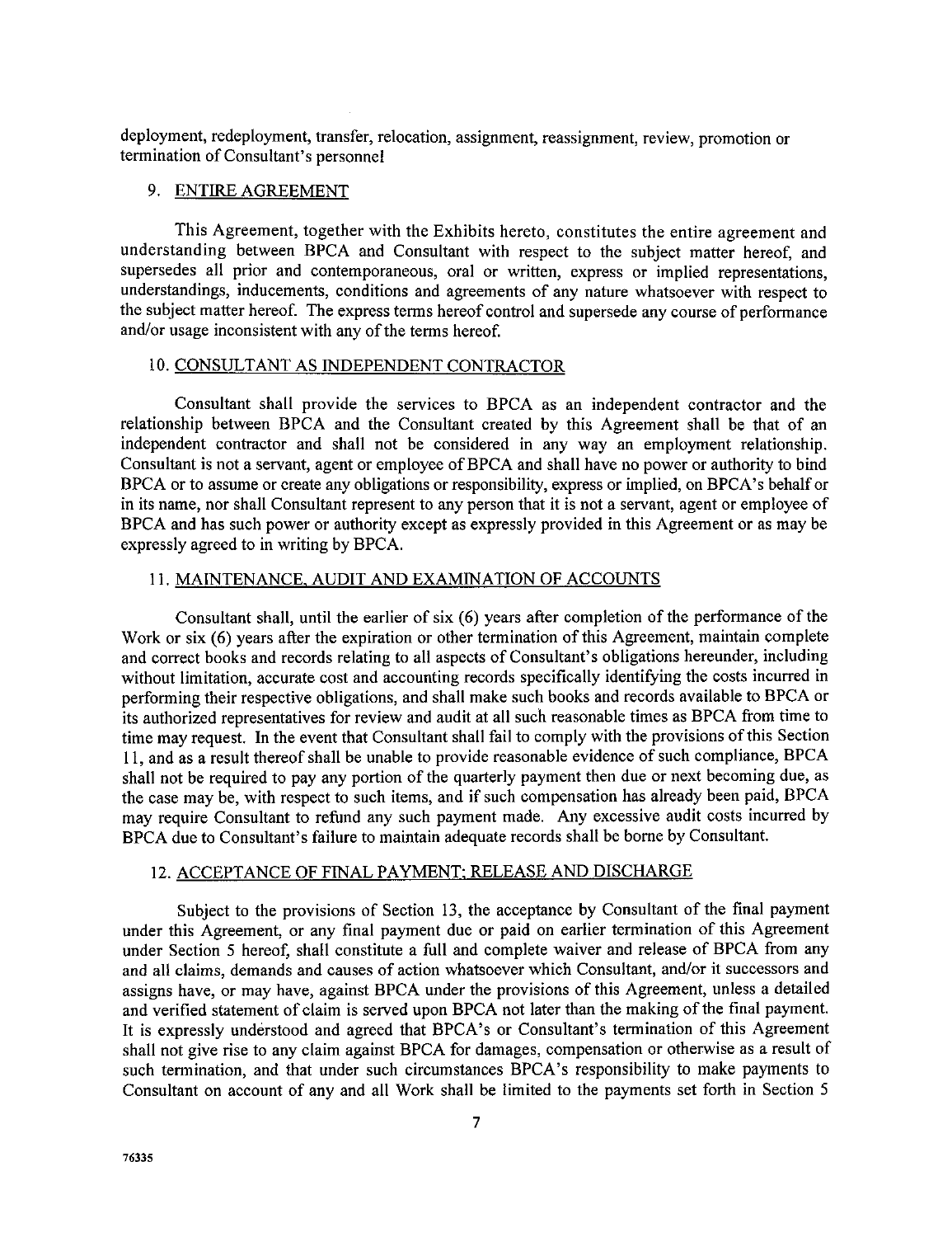hereof.

#### 13. COVENANTS

Consultant covenants and agrees that:

(a) Consultant shall perform all of its obligations hereunder in a prompt and workmanlike manner and in accordance with the time periods for the Work set forth herein;

(b) The personnel assigned by Consultant in the performance of its obligations hereunder shall be qualified in all respects for such assignment, employment and use;

(c) Consultant, in the performance of its obligations hereunder, shall utilize the most efficient available methodology and technology for the purpose of reducing the cost and time of such performance;

(d) Consultant shall comply with the provisions of all Federal, State and local statutes, laws, rules, ordinances and regulations that are applicable to the performance of this Agreement;

(e) Should any claim be made or any action be brought against BPCA which is in any way related to the Work, Consultant shall reasonably render to BPCA any and all assistance which may be required by BPCA as a result thereof, to the extent that it does not compromise Consultant's position; and

(f) Except in cases of emergency, solely as it relates to this Agreement, Consultant shall not commit its personnel to, nor engage in, any other projects during the term of this Agreement to the extent that such projects may adversely affect the quality or efficiency of the Work or would otherwise be detrimental to the conduct and completion of the Work and Consultant shall provide sufficient numbers of qualified personnel as shall be required to perform the Work in the time requested by BPCA.

#### 14. INDEMNITY

Each party to this Agreement acknowledges it is responsible for the acts, errors or omissions of its employees, agents and contractors in connection with, or arising out of, the Work performed under this Agreement, and each party is responsible for its own liability, whether alleged to be negligence, recklessness or intentional conduct, for claims for loss, damage, or injury (including death) to persons or property of whatever kind or nature. *The* provisions of this Section 14 shall survive the termination of the Agreement as well as the acceptance by Parks of a final payment described in Section 12.

#### 15. CONFIDENTIALITY

(a) Consultant hereby agrees that data, information, documents, recommendations, reports and other materials developed or obtained or used in the course of the Work are strictly confidential between Consultant and BPCA and except as specifically provided herein, Consultant may not at any time reveal or disclose such data, recommendations, documents or reports in whole or in part to any third party without first obtaining written approval from BPCA. The obligations pursuant to this Section 15 shall survive the termination of this Agreement.

(b) Notwithstanding the above limitation, Consultant may disclose documents, data,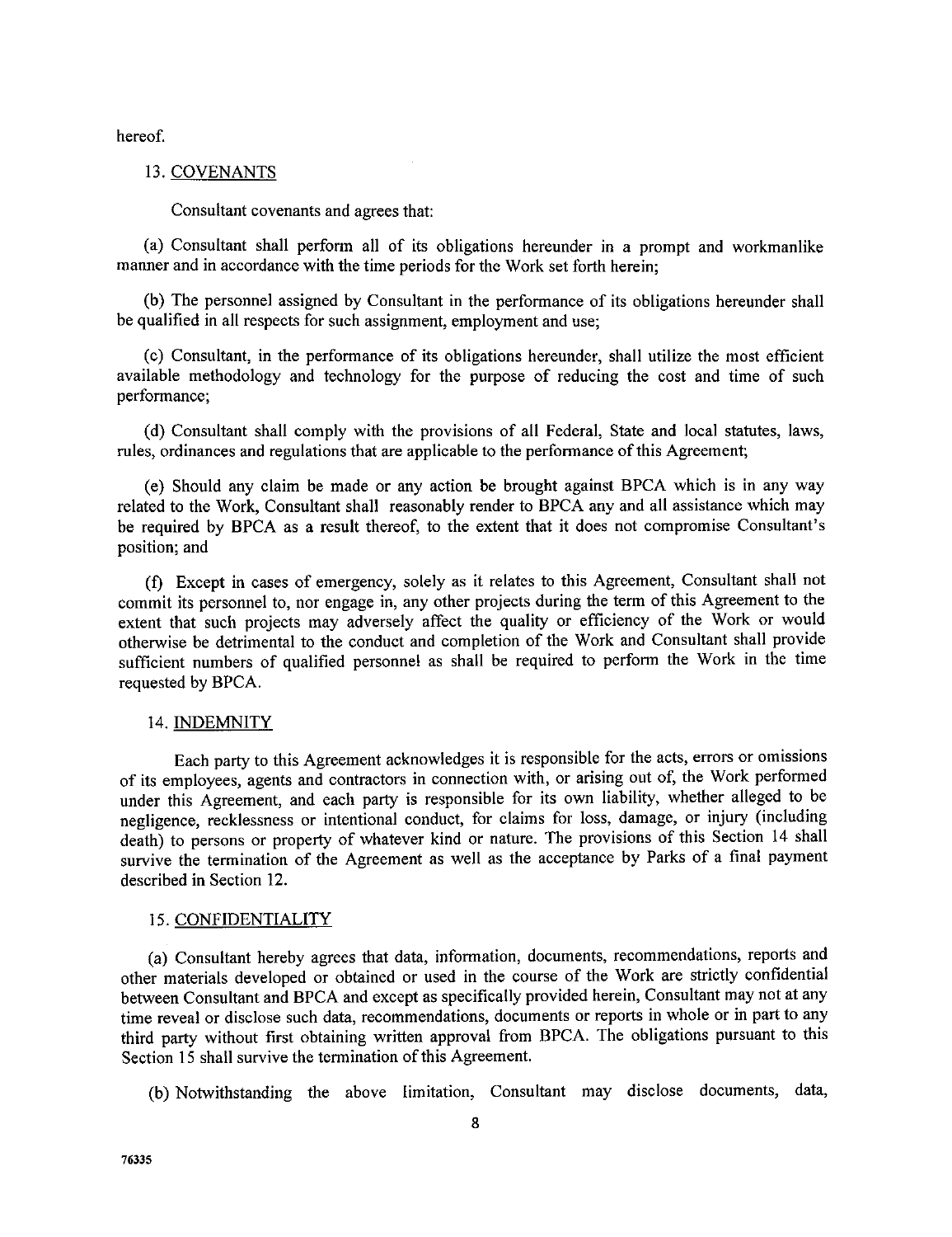**recommendations,** reports and other material developed or obtained or used in **the** course of the Work that are subject to the Freedom of Information Law, Public Officers Law §84 et seq., or as otherwise required by law or a court of competent jurisdiction.

### 16. MODIFICATION

No change, amendment, termination or attempted waiver of any of the provisions of this Agreement shall be binding unless in writing and signed by both parties.

### 17. WAIVER

Except as otherwise provided in Section 13 hereof, any party hereto may waive any of its rights hereunder without invalidating this Agreement or waiving any other rights hereunder, provided, however, that no waiver of any provisions of or default under this Agreement shall affect the right of any party thereafter to enforce such provisions or to exercise any right or remedy in the event of any other default, whether or not similar.

#### 18. SEVERABILITY

If any term or provision of this Agreement or the application thereof to any person or in any circumstance shall to any extent be determined to be invalid or unenforceable, the remaining provisions of this Agreement, or the application of such terms or provisions to persons or circumstances other than those as to which it is found to be invalid or unenforceable, shall in no way be affected thereby, and each term and provision of this Agreement shall be valid and binding upon the parties, and enforced to the fullest extent permitted by law.

#### 19. NEW YORK LAW/FORUM SELECTION/JURISDICTION

This Agreement shall be construed under, and be governed by, the laws of the State of New York. All actions or proceedings relating, directly or indirectly, to this *Agreement* shall be litigated only in courts located within the County of New York. Consultant and its successors and assigns hereby subject themselves to the jurisdiction of any state or federal court located within such county, waive the personal service of any process upon them in any action or proceeding therein and consent that such process be served by certified or registered mail, return receipt requested, directed to the Consultant and any successor at Consultant's address hereinabove set forth and to any assignee at the address set forth in the instrument of assignment. Such service shall be deemed made two days after such process is so mailed.

#### 20. PROVISIONS REQUIRED BY LAW

All provisions required by law to be included in this Agreement shall be deemed to be included herein with the same effect as if set forth in full herein.

### 21. NOTICES

Whenever it is provided herein that notice, demand, request, consent, approval or other communication shall or may be given to, or served upon, either of the parties by the other, or whenever either of the parties desires to give or serve upon the other any notice, demand, request, consent, approval or other communication with respect hereto, each such notice, demand, request,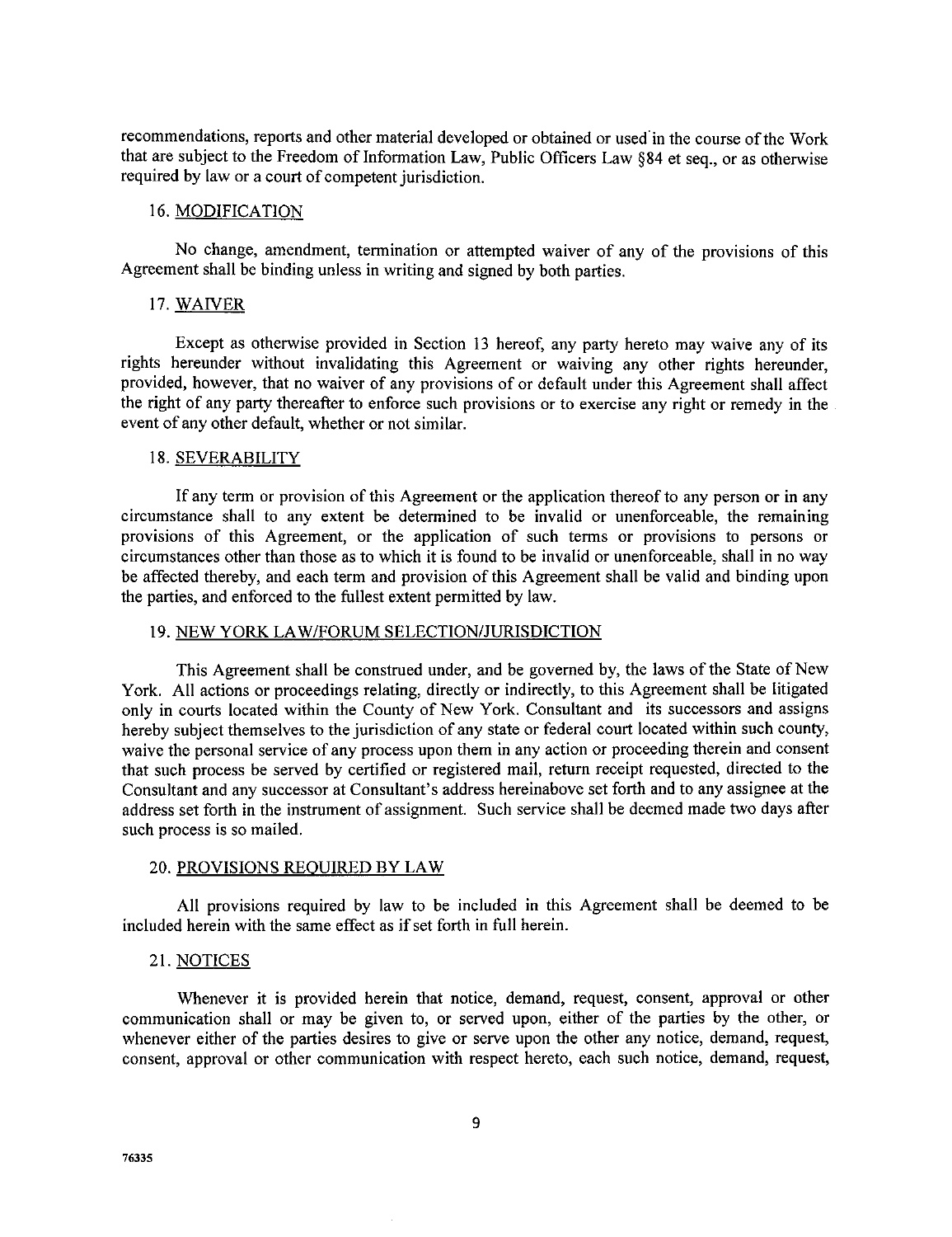consent, approval or other communication shall be in writing and shall be effective for any purpose only if given or served as follows:

(a) If to BPCA, by hand with proof of delivery, by delivery by an overnight courier service which obtains receipts, or by mailing the same to BPCA by express or certified mail, postage prepaid, return receipt requested, addressed to:

> Battery Park City Authority One World Financial Center (24th floor) New York, NY 10281 Attention: Senior Vice President, Real Property Development and Management

with a copy to:

Battery Park City Authority One World Financial Center (24th floor) New York, NY 10281 Attention: General Counsel

or to such other addresses and attorneys as BPCA may from time to time designate in the manner set forth above.

(b) If to Consultant, by hand with proof of delivery, by delivery by an overnight courier service which obtains receipts, or by mailing the same to Consultant by express or certified mail, postage prepaid, return receipt requested, addressed to:

> New York City Department of Parks & **Recreation** The **Arsenal,** Central Park 830 Fifth Avenue New York, New York 10065 Attention: General Counsel

with a copy to:

New York City Department of Parks & Recreation The Arsenal, Central Park 830 Fifth *Avenue* New York, New York 10065 Attention: Assistant Commissioner for Budget and Fisca Management

New York City Department of Parks & Recreation The Arsenal, Central Park 830 Fifth Avenue New York, New York 10065 Attention: Assistant Commissioner for Urban Park Services

or to such other addresses and attorneys as Consultant may from time to time designate in the manne set forth above.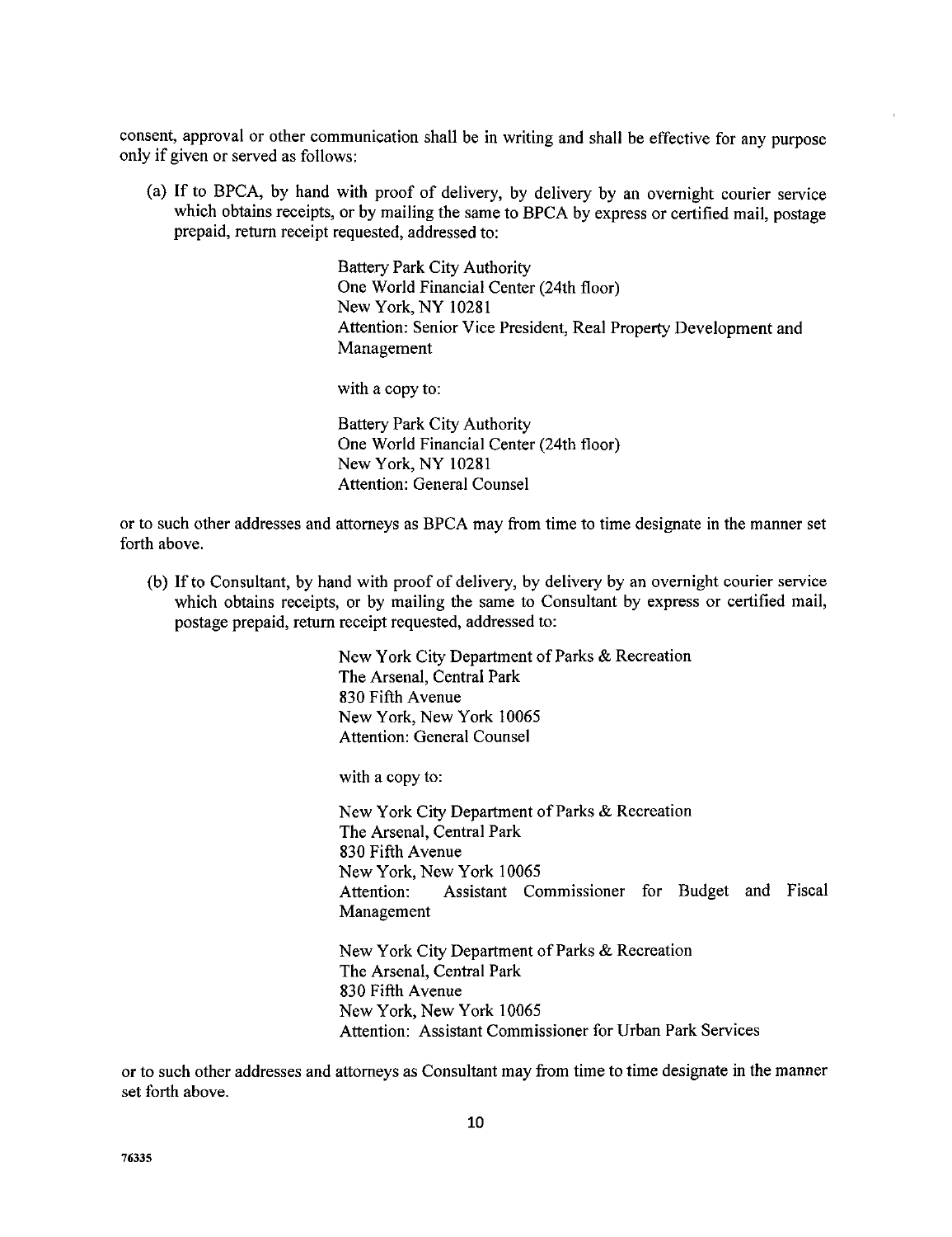### 22. NO USE OF SUB-CONSULTANTS

Consultant shall not employ, contract with or use the services of any contractors, assignees, successors or other third parties (collectively, "Sub-Consultants") in connection with the performance of its obligations hereunder unless as agreed upon in writing by BPCA, except Consultant may employ, contract with or use the services of Sub-Consultants for training purposes.

## 23. EMPLOYMENT AND DIVERSITY

#### 23. I. Definition of Minority Group Member

Minority Group Member shall have the meaning set forth below for the purposes of this Section 23:

A United States citizen or permanent resident alien **who** is and can demonstrate membership in one of the following groups:

(1) Black persons having origins in any of the Black African racial groups;

(2) Hispanic persons of Mexican, Puerto Rican, Dominican, Cuban, Central or South American descent of either Indian or Hispanic origin, regardless of race;

(3) Native American or Alaskan native persons having **origins** in any of the **original** peoples of North America; or

(4) Asian and Pacific Islander persons having origins in any of the Far East countries, South East Asia, the Indian subcontinent or the Pacific Islands.

#### 23.2. Equal Employment Opportunities for Minority Group Members and Women

During the performance of the Work, Consultant agrees as follows:

(1) Consultant shall not discriminate against any employee or applicant for employment because of race, creed, color, national origin, sex, age, disability or marital status; shall undertake or continue existing programs of diversity to ensure that Minority Group Members and women are afforded equal employment opportunities without discrimination; and shall make and document its good faith effort to achieve prompt and full utilization of Minority Group Members and women at all levels and in all segments of its work force where deficiencies exist.

(2) At the request of BPCA, Consultant shall request each employment agency, labor union, or authorized representative of workers with which it has a collective bargaining or other agreement or understanding, to furnish a written statement that such employment agency, labor union, or representative will not discriminate on the basis of race, creed, color, national origin, sex, age, disability or marital status and that such union or representative will affirmatively cooperate in the implementation of Consultant's obligations herein.

(3) Consultant shall state in all solicitations or advertisements for employees that in the performance of the Work, all qualified applicants will be afforded equal employment opportunities without discrimination because of race, creed, color, national origin, sex, age, disability or marital status.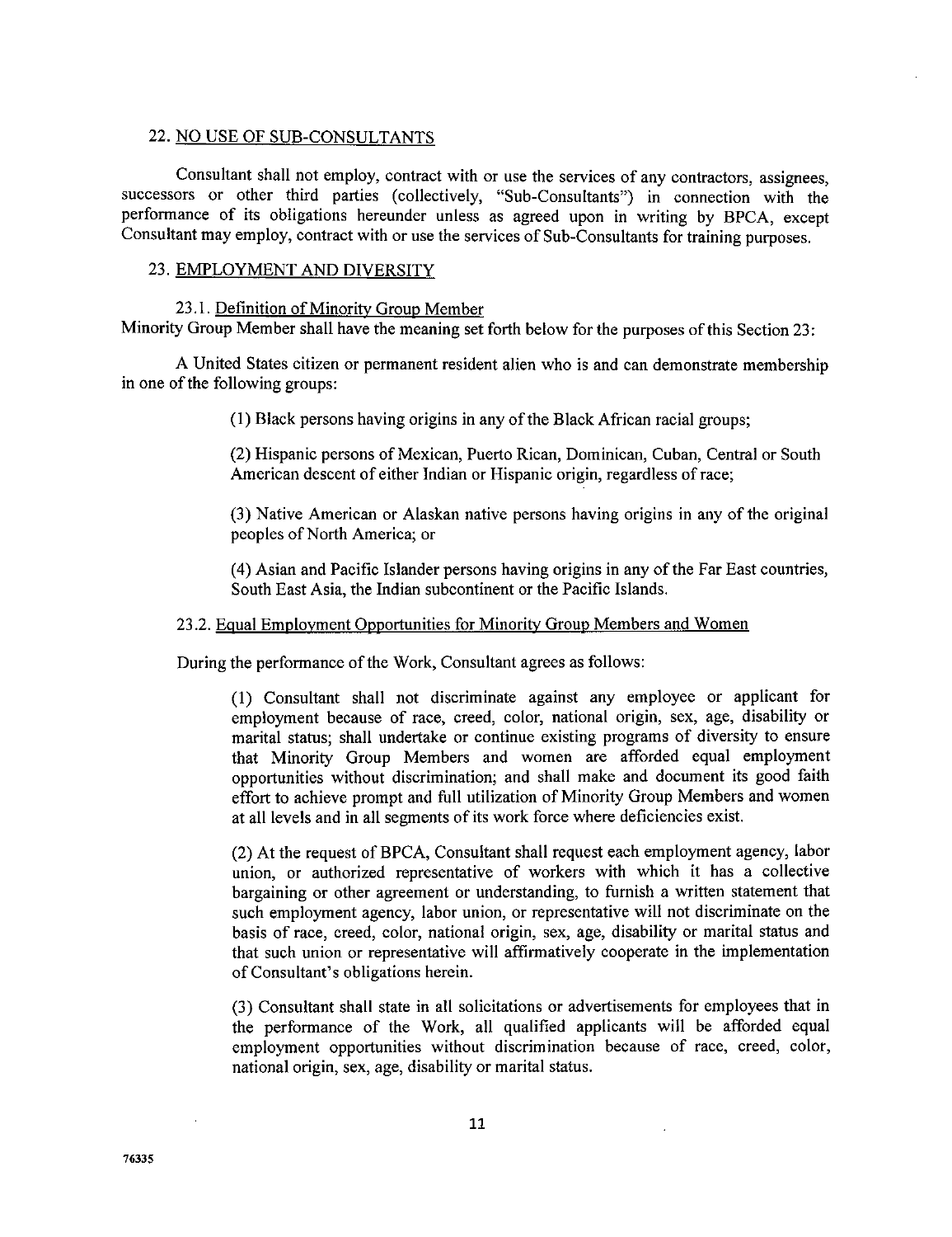### 23.3 Workforce Participation WAIVED

# 23.4 Minority Business Enterprise *(MBE)* Participation and Women's Business Enterprise *(WBE)* Participation WAIVED

#### 23.5 Miscellaneous

(1) The provisions of this Section shall not be binding upon Consultant in the performance of any other work or the providing of services, or any other activities that are unrelated, separate or distinct from this Agreement as expressed by its terms.

(2) The requirements of this Section shall not apply to any employment outside New York State, or application for employment outside such state, or solicitations, or advertisements therefore, or any existing programs of diversity regarding employment outside New York State and the effect of contract provisions required by this Section shall be so limited.

(3) The parties agree to be bound by provisions of Article 15-A of the Executive Law of the State of New York and by the regulations promulgated pursuant thereunder.

#### 24. INTEREST OF OTHERS

Nothing in this Agreement shall be construed to give any person other than BPCA and Consultant any legal or equitable right, remedy or claim. This Agreement shall be held to be for the sole and exclusive benefit of BPCA and Consultant.

## 25. EXECUTORY CONTRACT

It is understood by and between the parties hereto that this Agreement shall be deemed executory to the extent of the monies available to BPCA and no liability on account thereof shall be incurred by BPCA beyond monies available for the purpose thereof. In no event shall any claim be asserted under this Agreement by Consultant against any member, officer, employee, representative, lessee, consultant or agent of BPCA, Battery Park City Parks Conservancy Corporation ("BPCPC"), or the State of New York. By execution of this Agreement, Consultant agrees to look solely to BPCA with respect to any claim which may arise.

# 26. TERMINATION FOR FAILURE TO DISCLOSE UNDER NYS FINANCE LAW SECTION 139-K

BPCA reserves the right to terminate this Agreement in the event it is found that the certification filed by Consultant pursuant to New York State Finance Law § 139-k was intentionally false or intentionally incomplete. Upon such finding, BPCA may exercise its termination right by providing written notification to the Consultant in accordance with the written notification terms of this Agreement. If a contract is terminated in accordance with State Finance Law § 139-k(5), BPCA will include a statement in its procurement record describing the basis for any action taken under the termination provision.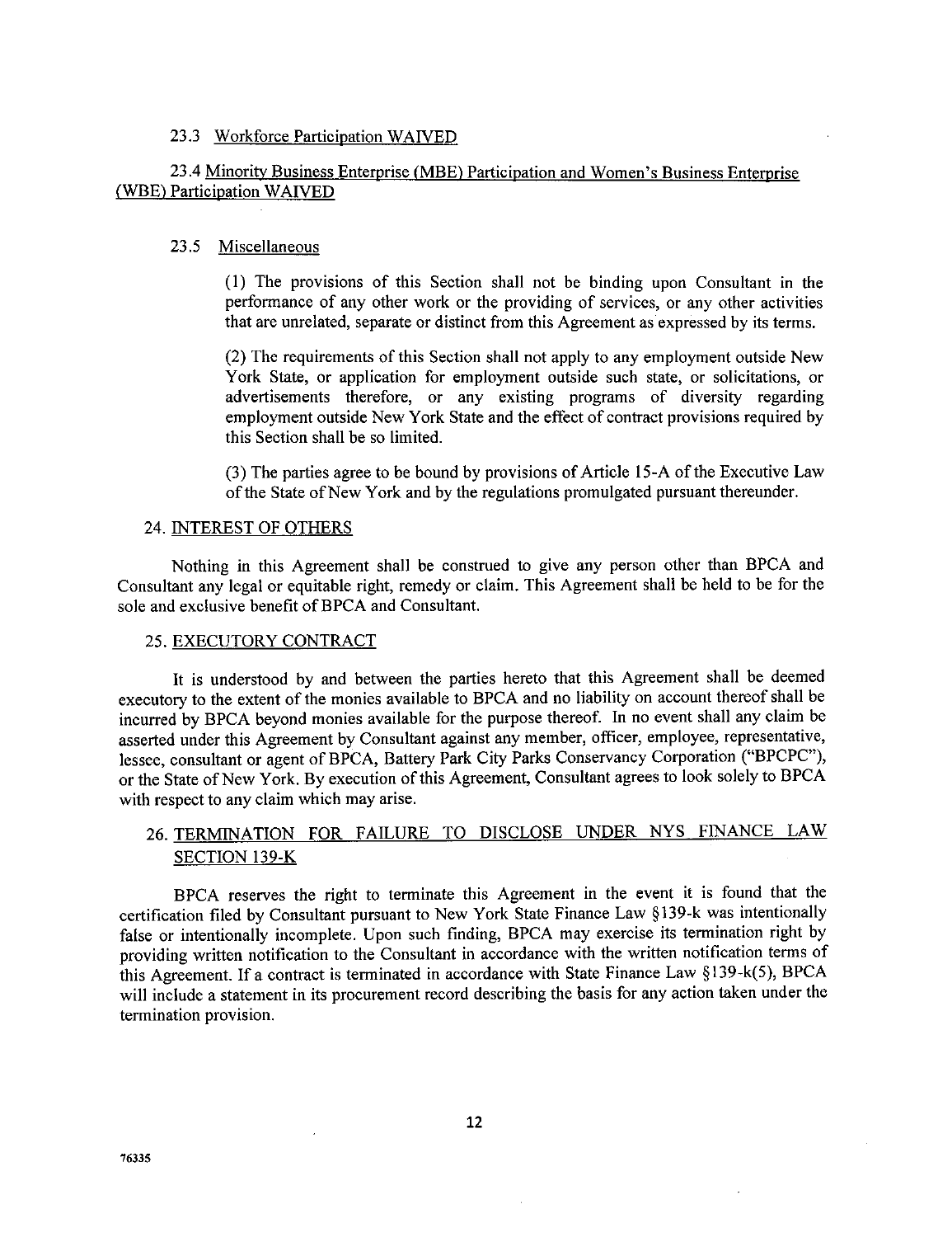## 27. IRAN DIVESTMENT ACT

By entering into this Agreement, Consultant certifies that it is not on the "Entities Determined To Be Non-Responsive Bidders/Offerers Pursuant to The New York State lran Divestment Act of 2012" list ("Prohibited Entities List") posted on the OGS website at: http://www.ogs.ny.gov/about/regs/docs/ListofEntities.pdf and further certifies that it will not utilize on this Agreement any subconsultant that is identified on the Prohibited Entities List. Consultant agrees that should it seek to renew or extend this Agreement, it must provide the same certification at the time the Agreement is renewed or extended. Consultant also agrees that any proposed assignee of the Agreement will be required to certify that it is not on the Prohibited Entities List before BPCA may approve a request for assignment of the Agreement.

During the Term of this Agreement, should BPCA receive information that a person (as defined in State Finance Law § 165-a) is in violation of the above-referenced certifications, BPCA will review such information and offer the person an opportunity to respond. If the person fails to demonstrate that it has ceased its engagement in the investment activity which is in violation of the Act within 90 days after the determination of such violation, then BPCA shall take such action as may be appropriate and provided for by law, rule, or contract, including, but not limited to, seeking compliance, recovering damages, or declaring the Consultant in default.

BPCA reserves the right to reject any request for renewal, extension, or assignment for an entity that appears on the Prohibited Entities List prior to the renewal, extension, or assignment of the Agreement, and to pursue a responsibility review with Consultant should it appear on the Prohibited Entities List hereafter.

#### 28. FORM OF AGREEMENT NOT AN OFFER

Notwithstanding anything herein to the contrary, the submission of this form of Agreement by BPCA to Consultant shall not constitute an offer, and execution hereof by Consultant shall not be considered acceptance of an offer. A binding contract between the parties shall exist only if and at such time as both parties have executed this document.

#### 29. COUNTERPARTS

This Agreement may be executed in any number of counterparts, all of which taken together shall constitute one instrument, but the Agreement shall not be deemed effective unless signed by all parties.

#### 30. SECTION HEADINGS

Section headings contained in this Agreement are for convenience only and shall not be considered for any purpose in governing, limiting, modifying, construing or affecting the provisions of this Agreement and shall not otherwise be given legal effect.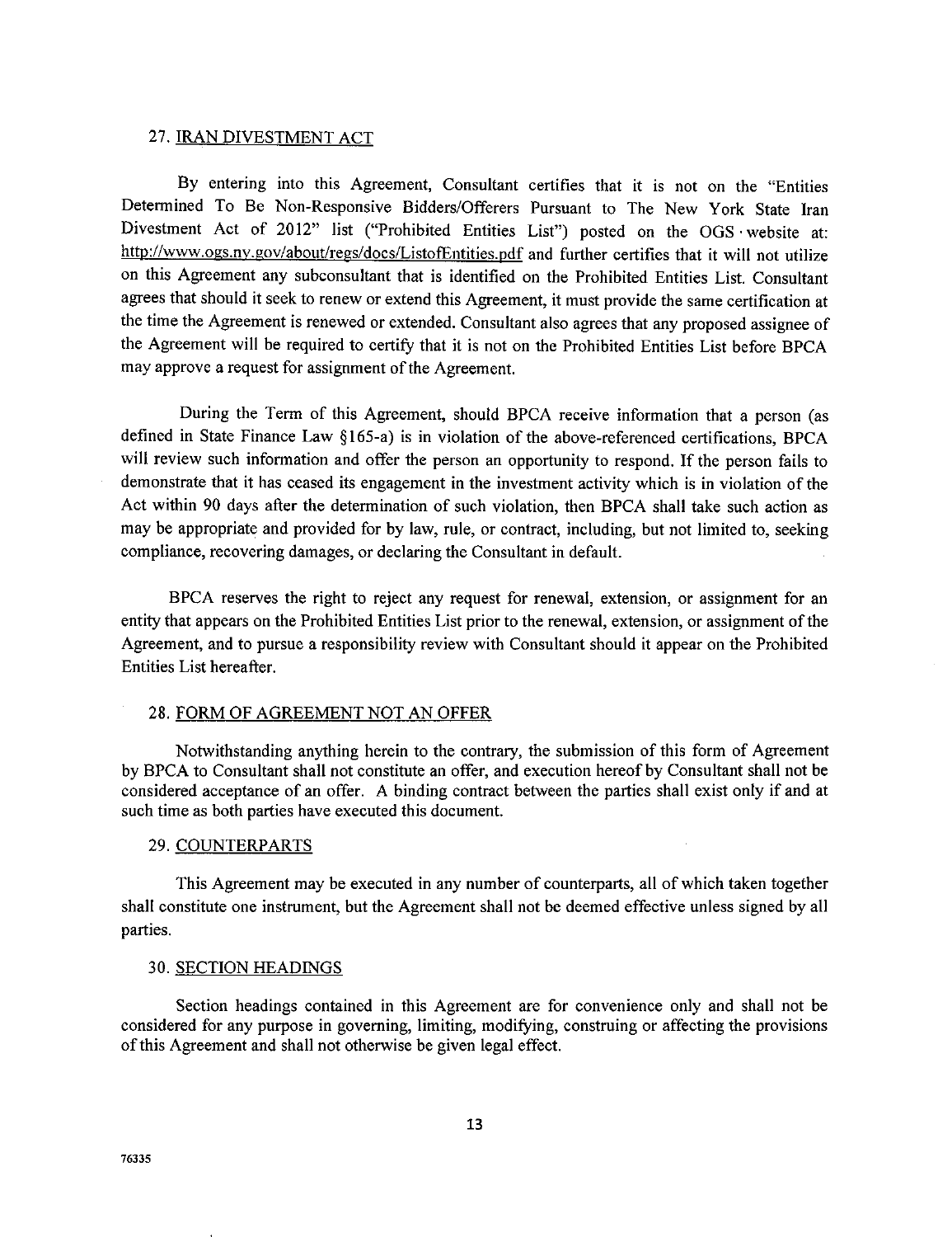## 31. SUBORDINATION OF TERMS IN THE EXHIBITS

In the event of a conflict of terms, the terms stated in Sections §1-30 herein, shall take precedence over and shall prevail over any printed, typed, or handwritten terms located in the Exhibits.

# 32. NEW YORK STATE COMPTROLLER APPROVAl,

In accordance with Public Authorities Law §2879-a as this contract was determined by the State Comptroller to be subject to the Comptroller's prior approval, this contract shall not be valid, effective or binding upon the State until it has been approved by the State Comptroller.

IN WITNESS WHEREOF, the parties hereto have executed this Agreement as of the date first above written.

> BATTERY PARK CITY AUTHORITY (d/b/a. Hu\_. *,Carc\_-Battery* Park City Authority) By:  $\qquad \qquad \backslash \ \backslash \ \vee \sim$  $Name:$  Robert  $M.S.$ Title:  $CFO$

NEW YORK CITY DEPARTMENT OF PARKS AND RECREATION Unn Name: Title: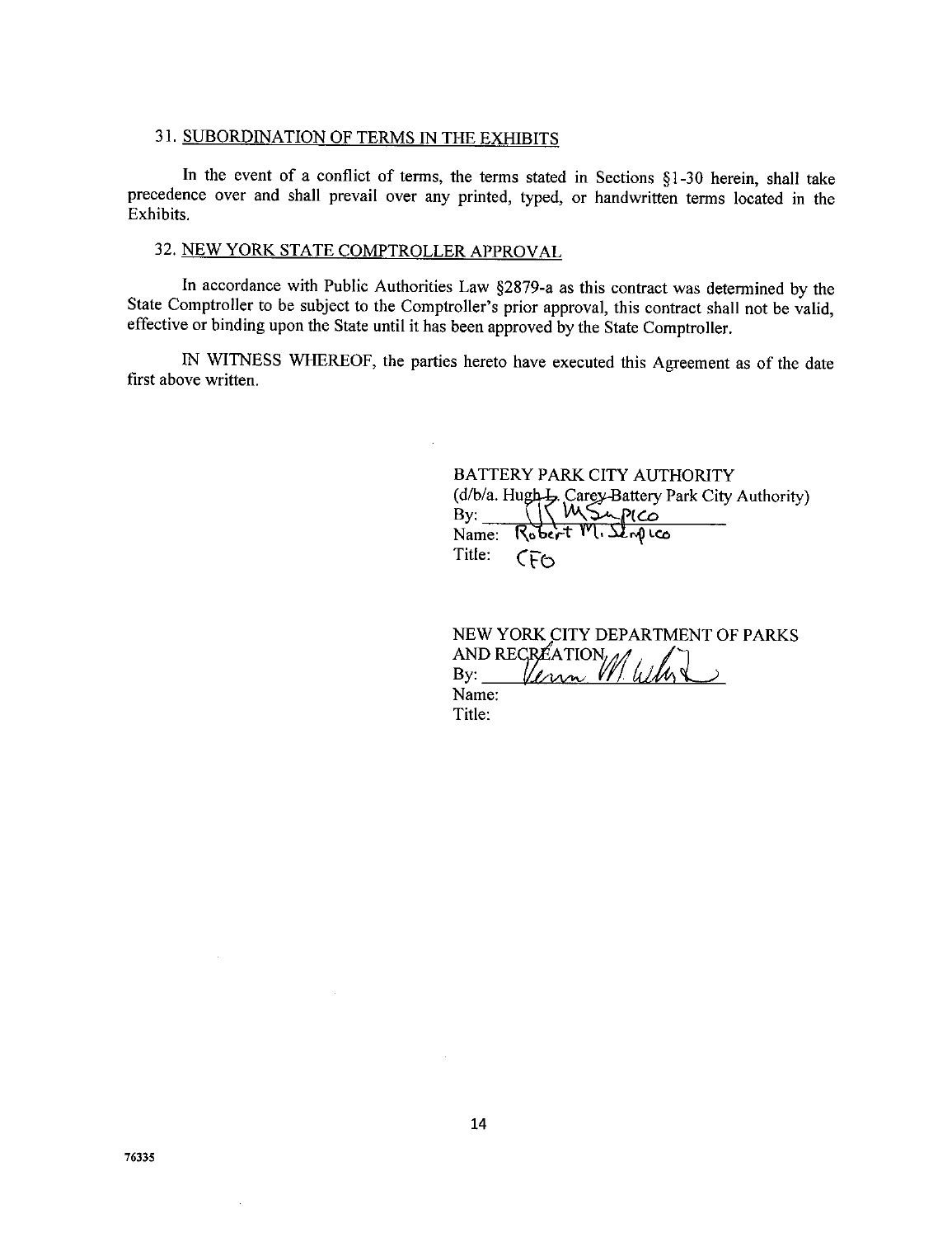**STATE OF NEW YORK** 

) SS:

)

)

COUNTY OF NEW YORK

On the  $2L^{1+h}$  day of  $Oc+$ **bere**, where me, the undersigned, a Notary Public in and for said State, personally appeared  $R$ obert  $H$ . Serpico , personally known to me or proved to me on the basis of satisfactory evidence to be the individual whose name is subscribed to the within instrument and acknowledged to me that he/she executed the same in his/her capacity, and that by his/her signature on the instrument, the individual, or the person upon behalf of which the individual acted, executed the instrument.

[Consultant]

Notary Public

**BPGA ALLYSON CARY. FORD NotaryPubtic- Stateof NewYolk NO. 02F062"29640** Qualified in New York Cour<br>Ny Commission Expires <u>10+1</u>

STATE OF NEW YORK

) SS:

)

COUNTY OF NEW YORK )

On the 2<sup>1</sup>th day of <u>O</u>ztoler, beforeme, the undersigned, a Notary Public in and for said State, personally appeared  $\sqrt{\ell \kappa} \wedge \ell \alpha \vee \ell \Lambda$  the set of the personally known to me or proved to me on the basis of satisfactory evidence to be the individual whose name is subscribed to the within instrument and acknowledged to me that he/she executed the same in his/her capacity, and that by his/her signature on the instrument, the individual, or the person upon behalf of which the individual acted, executed the instrument.

Notary Public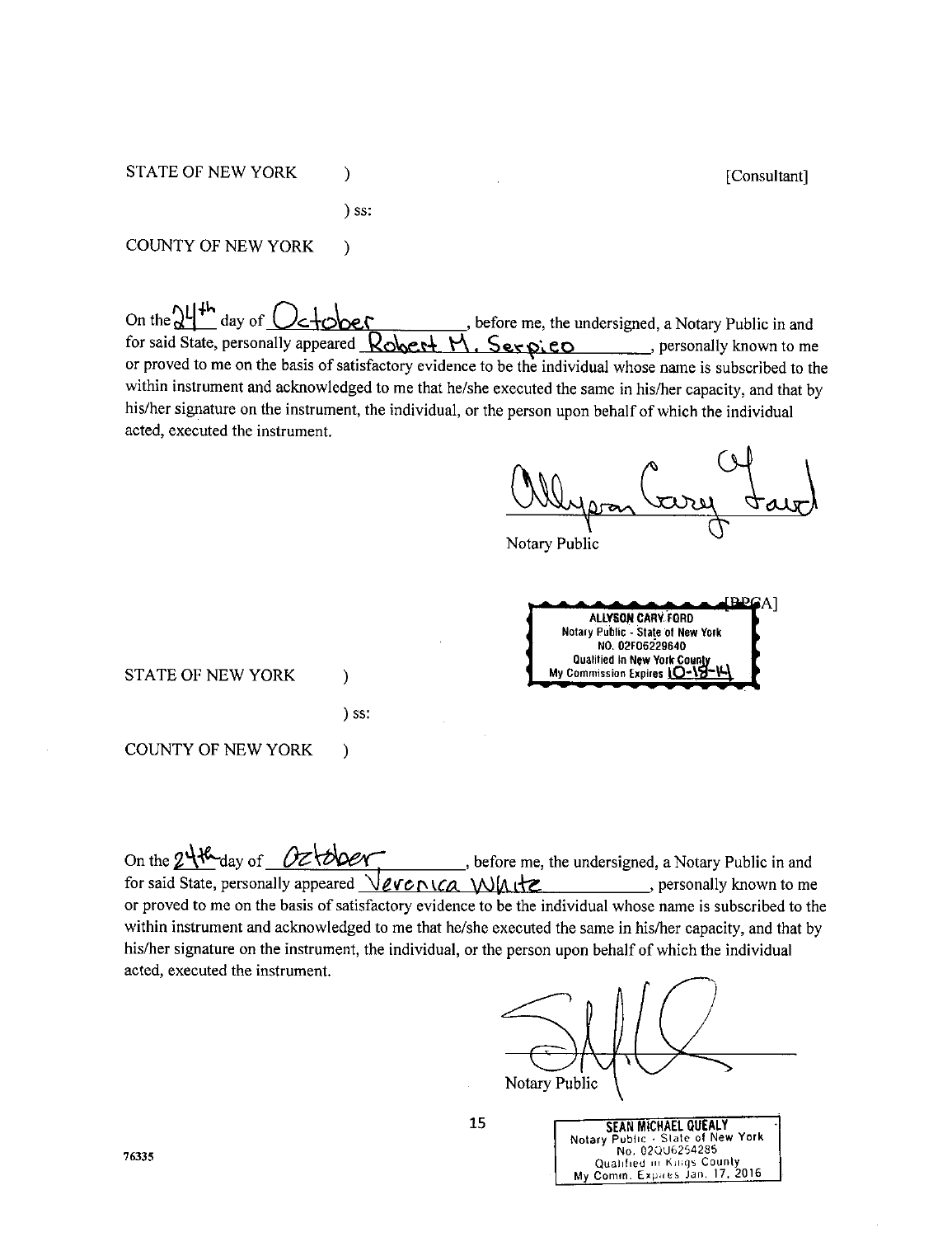# EXHIBIT A

## **SCOPE** OF WORK

- i. Consultant shall provide BPCA with a total of forty-five (45) Officers (as hereinafter defined), including but not limited to twenty-eight (28) Urban Park Rangers ("UPR"), four (4) sergeants or Associate Urban Park Rangers ("AUPR"), one (1) captain, five (5) command desk City Seasonal Aides ("CSA"), three (3) year round CSAs and four (4) additional CSAs from April 1 until October 31 to perform the Work. The term "Officers" shall apply to UPRs, AUPRs, CSAs and the captain collectively. The Officers will provide 24 hour coverage.
- ii. Patrol Areas:

"Patrol areas" shall be defined as those **areas** on BPCA properties where **all** such Officers shall be exclusively assigned. Officers are not required to patrol building lobbies or enter the water. Patrol areas include, but are not limited to the following sites:

- Wagner Park
- West Thames Park
- Museum of Jewish Heritage's perimeter
- The Esplanade, North & South Coves
- Ring Road
- Nelson Rockefeller Park
- Tear Drop Parks (North & South)
- iii. Any changes to shift assignments and hours will be determined by Consultant. All such Officers shall be fully trained by Consultant to patrol Battery Park City by foot. Certain qualified Officers may at Consultant's sole option, be trained to patrol by bicycle, scooter and other motorized park vehicles. Officers shall routinely patrol all areas of Battery Park City with a primary focus on the Patrol Areas. Such routine Patrol Areas may be reviewed from time to time by Consultant. Such Patrol Areas are not intended to preclude Officers from patrolling other areas of Battery Park City or from responding to emergency calls as may be warranted.
- iv. Consultant shall provide Officers with any safety training or license training required to operate equipment (excluding bicycles, scooters or other motorized vehicles) used within Battery Park City. Consultant shall also provide Officers, including CSA's, with uniforms per Consultant's standard policies.
- v. Officers duties shall include:
	- Patrolling the 35 acres of Battery Park City parks for safety.
	- Enforcing parking regulations, in relation, but not limited, to tourist buses, school buses and black cars.
	- Checking for any suspicious activity or suspicious packages.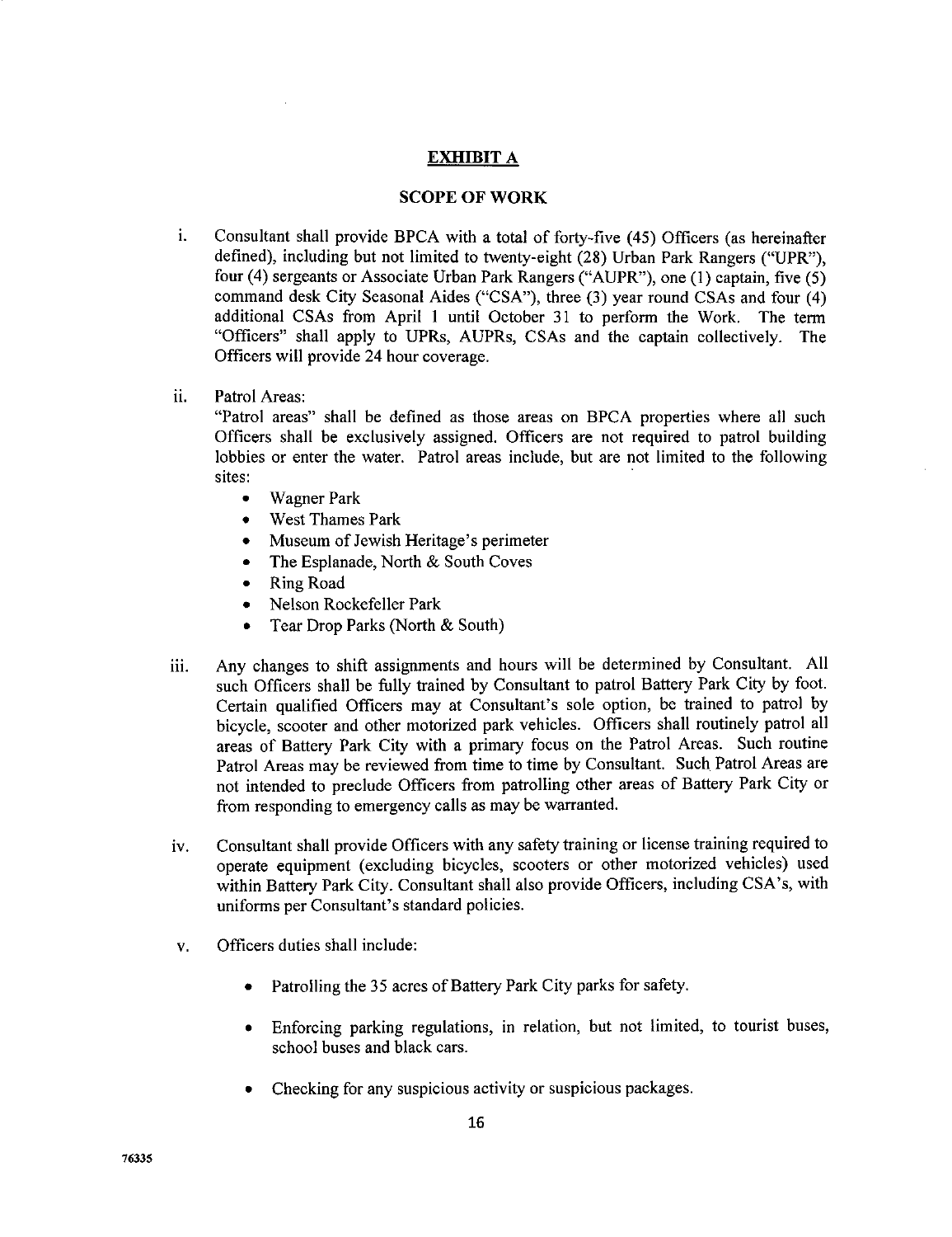- **•** Disseminating information to the public regarding local attractions and permit applications.
- Enforcing "dog free" zones.
- Ensuring the lawns are properly utilized.
- Checking for proper use of permits.
- Writing summonses and making arrests.
- **•** Arranging for first aid to the public by calling for emergency services when needed.
- **•** Providing security for events that are held in Battery Park City parks.
- Ensuring that all of their fellow Officers make diligent efforts to become aware of security concerns in and around the facilities of Battery Park City, including, but not limited to, any coordination that may arise and be subject to the provisions of Section 4 of the Agreement.
- $\bullet$ Enforcing New York City Parks and BPCA Rules and Regulations, and any other procedures which may be mutually agreed upon by Consultant and BPCA, provided that such procedures shall not be inconsistent with local, state and federal laws, PEP policies and procedures or BPCA Rules and Regulations. BPCA will make every reasonable effort to ensure that these rules and regulations are properly posted at each site, and that BPCA and BPCPC employees cooperate fully in the enforcement of these rules and regulations.
- Enforcement of bicycle restrictions.
- Assist NYC Department of Homeless Services with management of homeless clients in Battery Park City.
- vi. Consultant shall require the Captain to coordinate all activities of Officers for the purposes of executing their duties under the *Agreement.*
- vii. Officers and PEP management may, on occasion, be required to attend Town Hall and Community Board 1 meetings for the purpose for providing information regarding PEP activities in Battery Park City. Where possible, BPCA will tender such request in writing to Consultant within forty-eight (48) hours of a request from Community Board 1 that such attendance is required.
- viii. The Officers will be recruited, selected, paid, trained and supervised solely by Consultant according to its standard procedures. Consultant shall be completely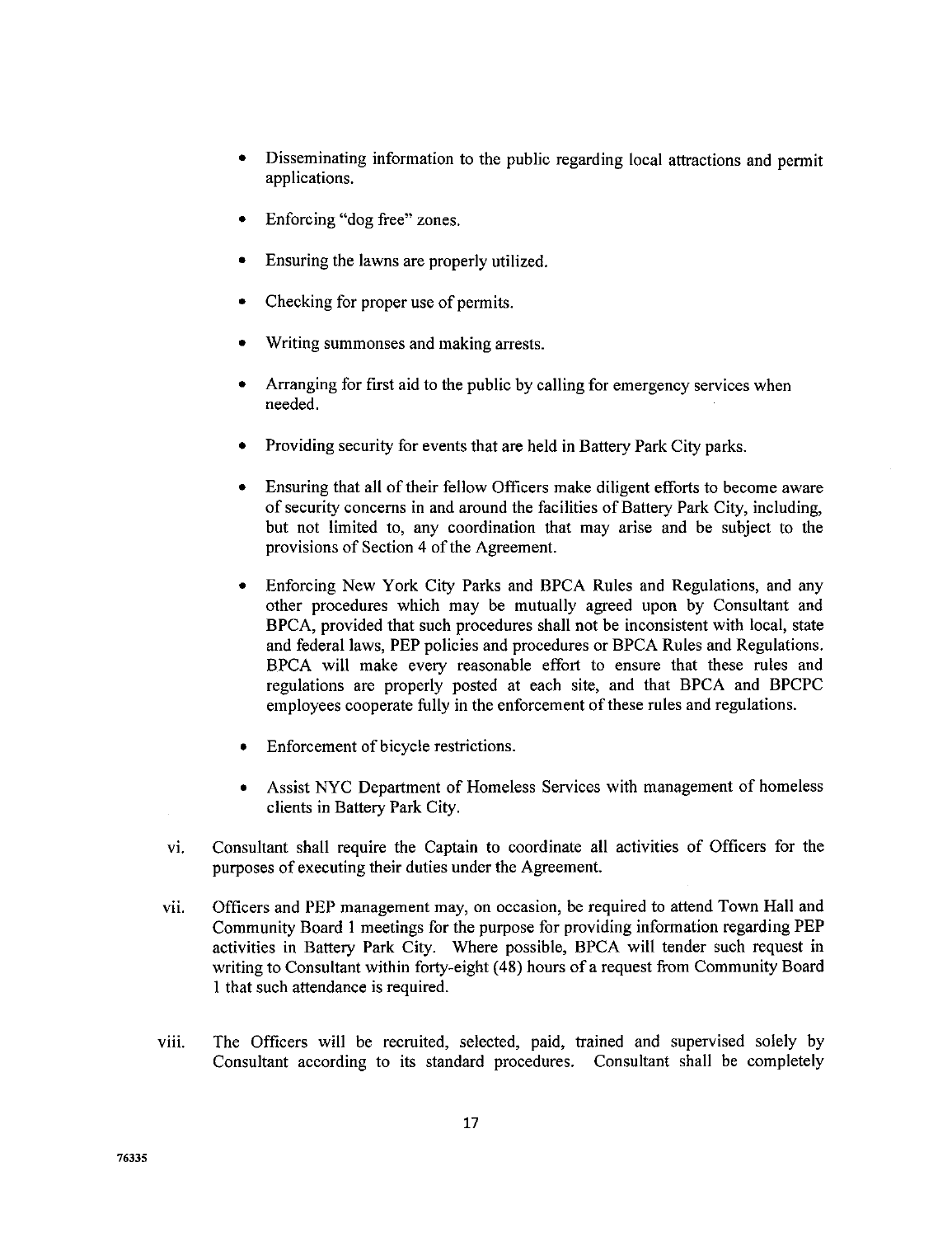responsible for the work of its Officers. BPCA shall not direct the Officers in **the** performance of their duties under the Agreement.

- ix. BPCA will provide the Officers with reasonable access to male and female locker rooms, bathrooms, office space, telephones and computers.
- X, Consultant shall designate in writing one **individual,** within 5 days **of** execution of this document, who shall be the key person responsible for coordinating all of the services to be rendered by Consultant and who shall be BPCA's point of contact with Consultant on matters relating to such services.
- xi. BPCA will be notified within 10 business days in the event of any changes to Consultant's policies and procedures that relate to the provisions of services under the Agreement.
- xii. Consultant reserves the right to temporarily reassign Officers away from Battery Park City in cases of emergencies. Such determination shall be made at the discretion of PEP senior supervisory staff and notification to BPCA shall be made in writing fortyeight (48) hours in advance whenever possible. In the event Consultant is unable to provide such advance notice, Consultant agrees to notify BPCA in writing within twenty-four (24) hours after any temporary assignment of Officers away from Battery Park City.
- xiii. With the exception of Officers assigned to the PEP basic training, Consultant agrees to back-fill any position open due to yearly leave scheduled for longer than four (4) weeks. Consultant will coordinate all training schedules with BPCA in order not to unduly interfere with BPCA's operations. Consultant further agrees that CSAs will not be seasonally reassigned from the Premises nor used to fill vacancies of yearround Officers for longer than twelve (12) weeks.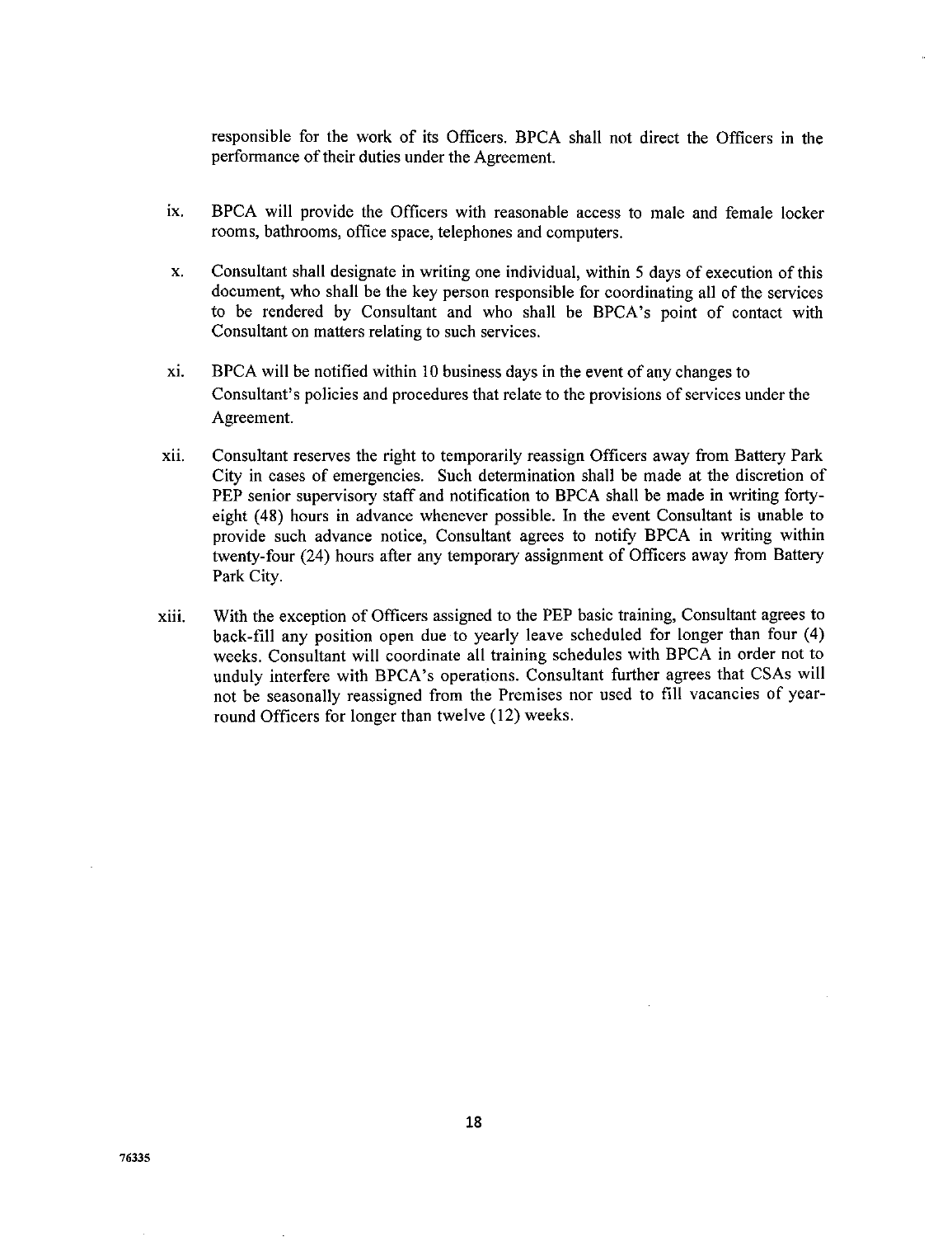# **EXHIBIT B**

# **OFFICERS RATE SCHEDULE**

 $\sim 100$ 

 $\sim 10^6$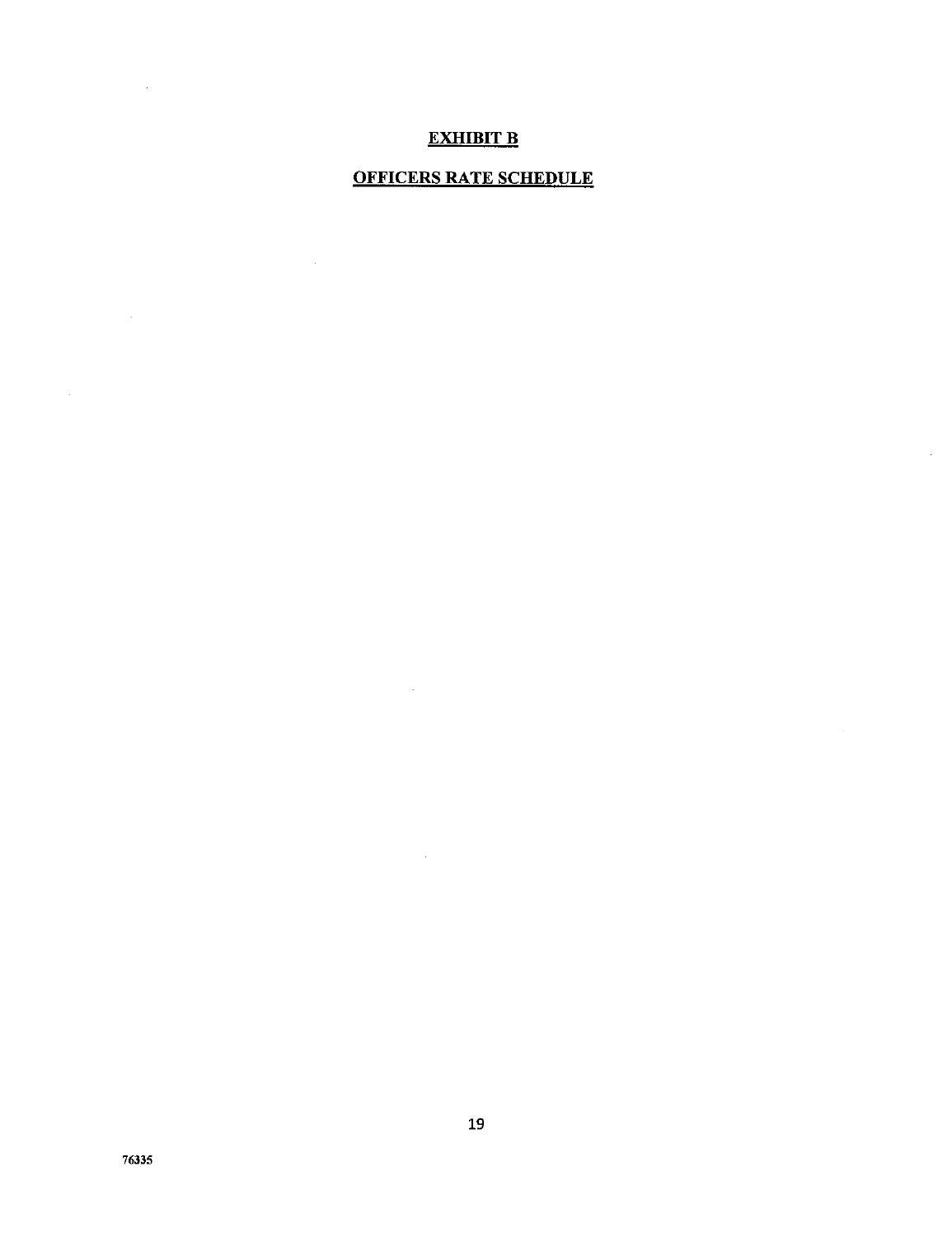E<br>TC

 $\frac{1}{2}$ 

 $\langle \hat{u}_k \rangle$ 

 $\epsilon$ 

| BATTERY PARK CITY AUTHORITY<br>STAFFING PROJECTION                                                                                                               |                         |                         |                            |                            |                                                              |                               |                                            |                        |                            |                                 |                                   |                                |                            |
|------------------------------------------------------------------------------------------------------------------------------------------------------------------|-------------------------|-------------------------|----------------------------|----------------------------|--------------------------------------------------------------|-------------------------------|--------------------------------------------|------------------------|----------------------------|---------------------------------|-----------------------------------|--------------------------------|----------------------------|
| Contract Positions-                                                                                                                                              | <b>Total</b>            | Ë                       | Salary<br>Base:            | Ş                          | Total                                                        | Total Base                    | Total Base,                                | tor.                   | Hol Prem<br>150%           | Cost per Officer<br>Total Suppl | Base Cost<br>Annual               | Suppi Cost<br>Annual           | Total Annual<br>š          |
| Shifts                                                                                                                                                           | វ្ត                     | Rate                    | per Officer                | Fringe                     | Fringe                                                       | Salary                        | Cost per Officer Night Diff <sup>(1)</sup> |                        |                            |                                 |                                   |                                |                            |
| Cifficer Shifts: 7 hrs<br>8:00am - 4:00pm                                                                                                                        | ø                       |                         |                            |                            | $\begin{array}{c} 155,933 \\ 191,807 \\ 139,496 \end{array}$ | 341,163<br>416.977<br>303,256 | 224<br>234<br>234                          | o                      | <b>99888</b><br>28888      | 2385<br>3.645<br>6.187          | 498,096                           | <b>188888</b><br>68488<br>6846 | 519,650<br>670,879         |
| 4:00pm = 12:00am                                                                                                                                                 |                         | 20.75<br>20.75<br>20.75 | 97,907<br>97,907<br>97,907 | 1743<br>1743<br>1743       |                                                              |                               |                                            |                        |                            |                                 |                                   |                                |                            |
| $1200$ am - $300$ am                                                                                                                                             | $= 0.8$                 |                         |                            |                            |                                                              |                               |                                            | 3263<br>3.783<br>7.040 |                            |                                 | 1508,7782<br>402,752<br>1,509,632 |                                | 482,248<br>1,582,787       |
| Sergeant Shifts: 8 hrs                                                                                                                                           |                         |                         |                            |                            |                                                              |                               |                                            |                        |                            |                                 |                                   |                                |                            |
| 7:30am - 4:00pm                                                                                                                                                  |                         | 24.20                   |                            |                            |                                                              |                               |                                            |                        |                            |                                 |                                   |                                |                            |
| 3:30pm - 12:00am<br>11:30pm - 8:00am                                                                                                                             |                         | 74.20<br>74.20          | និង<br>ទីនិង<br>ទីនិង      | सूत्रम्<br>विवेश           | n<br>Nan<br>Nan                                              | .<br>និងនិង<br>ទីកូនី         | nne<br>Nne<br>Nne                          | ិទ្ធនេះ<br>តំនួន       | ង<br>ភូមិ<br>ភូមិ          | 2,194<br>6,984<br>8,247         | <b>RATA</b><br>RATA               | 335<br>335                     | 76,988<br>80,758<br>82,027 |
|                                                                                                                                                                  |                         |                         |                            |                            |                                                              |                               | 73,774                                     | ۰                      |                            | 3.34                            |                                   | 3,188                          | 76,968<br>316,715          |
| 7:30am - 12:00am <sup>p</sup>                                                                                                                                    |                         | 24.20                   | 50,530                     | 23,244                     | <b>23.244</b>                                                | 50,530                        |                                            | 3.843                  | 3,184<br>12,776            |                                 | 73,774<br>295,1996                |                                |                            |
| Captain Shift: 7 hrs<br>10:00am - 6:00pm                                                                                                                         | ٣                       | 37.54                   | 68,573                     | 31,546                     | 31,346                                                       | 63.579                        | 100,125                                    | o o                    | $\frac{4335}{4335}$        | 4,335                           | $100, 125$<br>$100, 125$          | 4,335<br>4,335                 | 104,450<br>104,450         |
|                                                                                                                                                                  |                         |                         |                            |                            |                                                              |                               |                                            |                        |                            |                                 |                                   |                                |                            |
| <b>Subtotal</b>                                                                                                                                                  | ġ.                      |                         |                            |                            | 566,270                                                      | 1,231,035                     |                                            | 15,883                 | 24,293 -                   | Suptotal                        | 1,544,85.                         | 139,109                        | 2,103,362                  |
| Seasonal CSA-PEPs: 8 hrs (6 months)<br>9:30am - 6:00pm                                                                                                           | ÷                       | 14.97                   | 5,823                      | 7,189                      | 28,755                                                       | 62,518                        | 22,518                                     | ۰                      | 719                        | $\frac{9}{10}$                  | 91 ZZ                             | 2,576                          | 94,148                     |
| Command Desk CSA: 8 hts                                                                                                                                          |                         |                         |                            |                            |                                                              |                               |                                            | ۰                      |                            |                                 | 45,635                            | $1,376$<br>$3,56$              | 47,611                     |
| 7:30am - 4:00pm                                                                                                                                                  |                         | 14,97<br>14.57          |                            | ម្ពុជា<br>អង្គា            | 14.378<br>28.756<br>28.756                                   | 31,257                        | 45,635<br>45,635<br>45,635                 | 2,344<br>3,126         |                            |                                 |                                   |                                | 39,910                     |
| 3:30pm + 12:00am<br>1130pm - 8:00am<br><b>Subtotal</b>                                                                                                           | <b>NN</b> <sub>10</sub> | 14.97                   | ឆ្អូត្ត<br>ទីទីនិ          |                            |                                                              | 62.514<br>62.514              |                                            | <b>GATO</b>            | ន្ត្រីចិន្ត្               | <b>15888</b><br>1988<br>1988    | 91,270<br>91,270<br>228,175       | <u>្ងៃ រូប្លូ</u>              | 101,474<br>248,995         |
|                                                                                                                                                                  |                         |                         |                            |                            |                                                              |                               |                                            |                        |                            |                                 |                                   |                                |                            |
| YIR CSA-PEPS: 8 http<br>7:30am - 4:00pm                                                                                                                          |                         |                         |                            |                            |                                                              |                               |                                            | ۰                      |                            |                                 | 45,635                            |                                | 47,611<br>49,955           |
| 3:30pm - 12:03am<br>11:30an - 8:00an                                                                                                                             |                         | 14.97<br>14.97<br>14.97 | ធ្នូ<br>តួគួរ<br>តត        | 14,378<br>14,378<br>14,378 | 11375<br>11375<br>11375                                      | អ៊ីអ៊ីអ៊ី<br>ទីទីនី           | 44 4<br>44 4<br>45 52                      | 3,125<br>2344<br>5,470 | ត្ត<br>ទីភូមិ<br>- - - - - | 1920<br>4320<br>4310<br>1123    | 45,635<br>136,905                 | <b>2222</b><br>- 4522          | 50,737<br>148,888          |
| <b>Subtotal</b>                                                                                                                                                  | 57                      |                         |                            |                            |                                                              |                               |                                            |                        |                            |                                 |                                   |                                |                            |
| Subtotal                                                                                                                                                         | t,                      |                         |                            |                            | 143,780                                                      | 312,572                       |                                            | $10,3-11$              | 12,57.5                    | 23,515 Subtotal                 | 456,352                           | 35,094                         | 491,445                    |
| Towl                                                                                                                                                             |                         |                         |                            |                            | 710,050                                                      | 1,543,507                     |                                            | 26,823                 | 36,874                     | 23,515 Subtotal                 | 2,401.205                         | 202,44                         | 2,555,403                  |
|                                                                                                                                                                  |                         |                         |                            |                            |                                                              |                               |                                            |                        |                            | Administrative Cost @ 5.25%     |                                   |                                | 138,259                    |
|                                                                                                                                                                  |                         |                         |                            |                            |                                                              |                               |                                            |                        |                            | Grand Total                     |                                   |                                | 2,731,667                  |
|                                                                                                                                                                  |                         |                         |                            |                            |                                                              |                               |                                            |                        |                            |                                 |                                   | to% Discount                   | 273,167                    |
| (1 ) Night Shik will cover all hours worked between 6:00 P.M. and 8:00 A.M.<br>(2) Swing shik, flexible start link.<br>NB. Projection does not include overtime. |                         |                         |                            |                            |                                                              |                               |                                            |                        |                            | Uniform Allowancz               |                                   | (\$322 per 32 FT)              | 10,304                     |
|                                                                                                                                                                  |                         |                         |                            |                            |                                                              |                               |                                            |                        |                            |                                 |                                   | Annual payment<br>Citrly, Rate | 2,468,804<br>617,201       |

 $\frac{1}{2}e^{i\phi}$ 

医子宫下的 医鼻腔

 $\frac{1}{2}$ 

 $\frac{1}{2}$ 

j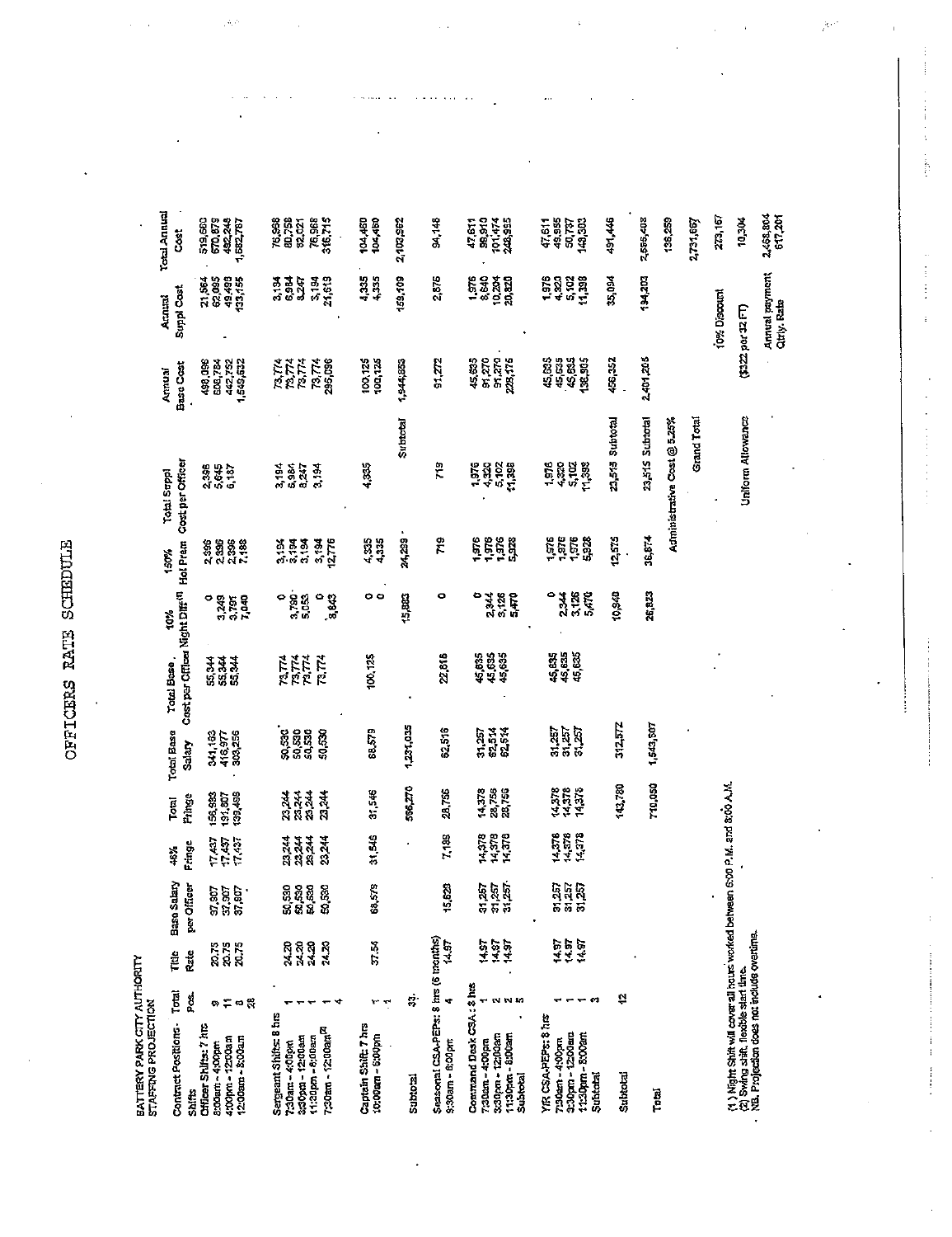# **EXHIBIT** C

# **HUGH** L. CAREY **BATTERY PARK** CITY **AUTHORITY PROMPT PAYMENT POLICY**

# Section 9002.1

Statement of **Policy** and Purpose. This **Prompt** Payment Policy is adopted pursuant to **Section** 2880 of the Public Authorities Law, requiring each public benefit corporation to promulgate rules and regulations detailing its policy with respect to making prompt payment to contractors.

### Section 9002.2

Definitions. For the purpose of this Part, the following terms shall have the following meanings unless the context shall clearly indicate otherwise:

- (a) "Authority" shall mean the Hugh L. Carey Battery Park City Authority.
- (b) "Contract" shall mean an enforceable agreement entered into by the Authority and a Consultant, including purchase orders. Bond resolutions and any leases to which the Authority is a party, including any leases between the Authority and any of its tenants or subtenants, as well as any related agreements which are an integral part of such leases or subleases, are not Contracts within the meaning of this Section.
- (c) "Consultant" shall mean any person, partnership, private corporation or association providing or performing any of the following pursuant to a Contract:
	- (i) selling materials, equipment or supplies or leasing property or equipment to the Authority;
	- (ii) constructing, reconstructing, rehabilitating or repairing buildings, streets or other improvements for or on behalf of the Authority; or
	- (iii) rendering **or** providing services to the Authority.
- (d) "Designated Payment Office" shall mean that department within the Authority to which a proper invoice is to be submitted by a Consultant; unless otherwise, specified, the Designated Payment Office shall be:

Office of the Chief Financial Officer Hugh L. Carey Battery Park City Authority One World Financial Center, 24th Floor New York, New York 10281-1097 Attention: Accounts Payable

(e) "Prompt Payment" shall mean payment of a debt due and owing by the Authority pursuant to a Contract before interest accrues thereon pursuant to the provisions of this Part.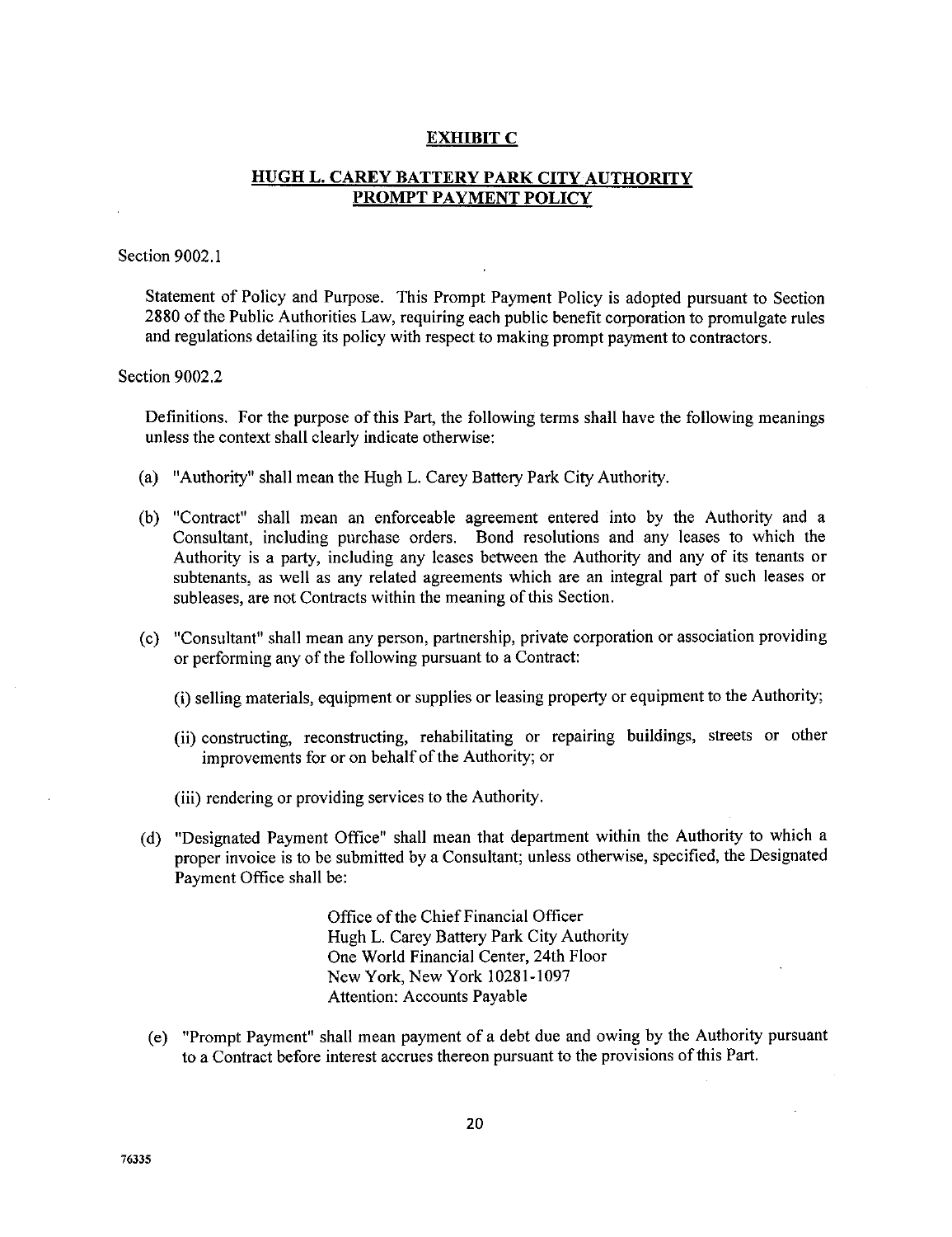- (0 "Proper Invoice" shall mean <sup>a</sup> written request or invoice for contract payment setting forth the description, price and quantity of goods, property or services provided by a Consultant, such request or invoice being both in accordance with the terms of the Contract and in such form, and supported by such other substantiating documentation, as the Authority may reasonably require.
- (g) "Receipt of a Proper Invoice" shall mean either:
	- (i) The date on which a Proper Invoice is received by the Designated Payment Office or
	- (ii) The date on which the Authority receives the purchased goods, property or services covered by the Proper Invoice, whichever is later.
- (h) "Set-off' shall mean the reduction by the Authority of a payment due to a Consultant by an amount equal to the amount of an unpaid legally enforceable debt owed by the Consultant to the Authority.

## Section 9002.3

Applicability. This Part shall apply to all Contracts entered into on or after April 29, 1988.

Section 9002.4

- (a) Payment Request Procedure. Consultants owed money by the Authority shall deliver a Proper Invoice to the Designated Payment Office. The Designated Payment Office will log the receipt date of each invoice, and send it to the department unit within the Authority that received the goods, property or services from the Consultant for review and verification of the Consultant's performance in accordance with the Contract. Consultants with Contracts which provide for payment at specific dates or intervals shall also be required to provide a Proper Invoice which certifies that the obligations required under such Contract have been performed prior to such date(s) or during such interval(s) and review and verification of the work of these Consultants will take place upon receipt of such Proper Invoice; payment shall be made in accordance with the terms of such Contracts.
- (b) Prompt Payment Schedule. The schedule of the time in which the Authority will make prompt payment under a Contract is as follows:
	- (i) For invoices received on or after July 1, 1989, payment will be made by the Authority within 30 calendar days, excluding legal holidays, after Receipt of a Proper Invoice.
	- (ii) For Contracts which provide for payment at one or more specific dates or intervals, payment will be made in accordance with the terms of such Contracts, but interest shall only be payable if payment is not made within the time provided as in (i) above.
	- (iii) This schedule will not apply in those instances where payment is being delayed by reason of any of the exceptions listed in Section 9002.4(e) or where the time in which to make payment is being toiled for any of the reasons listed in Section 9002.4(f) herein, in which cases the time for payment shall be there provided.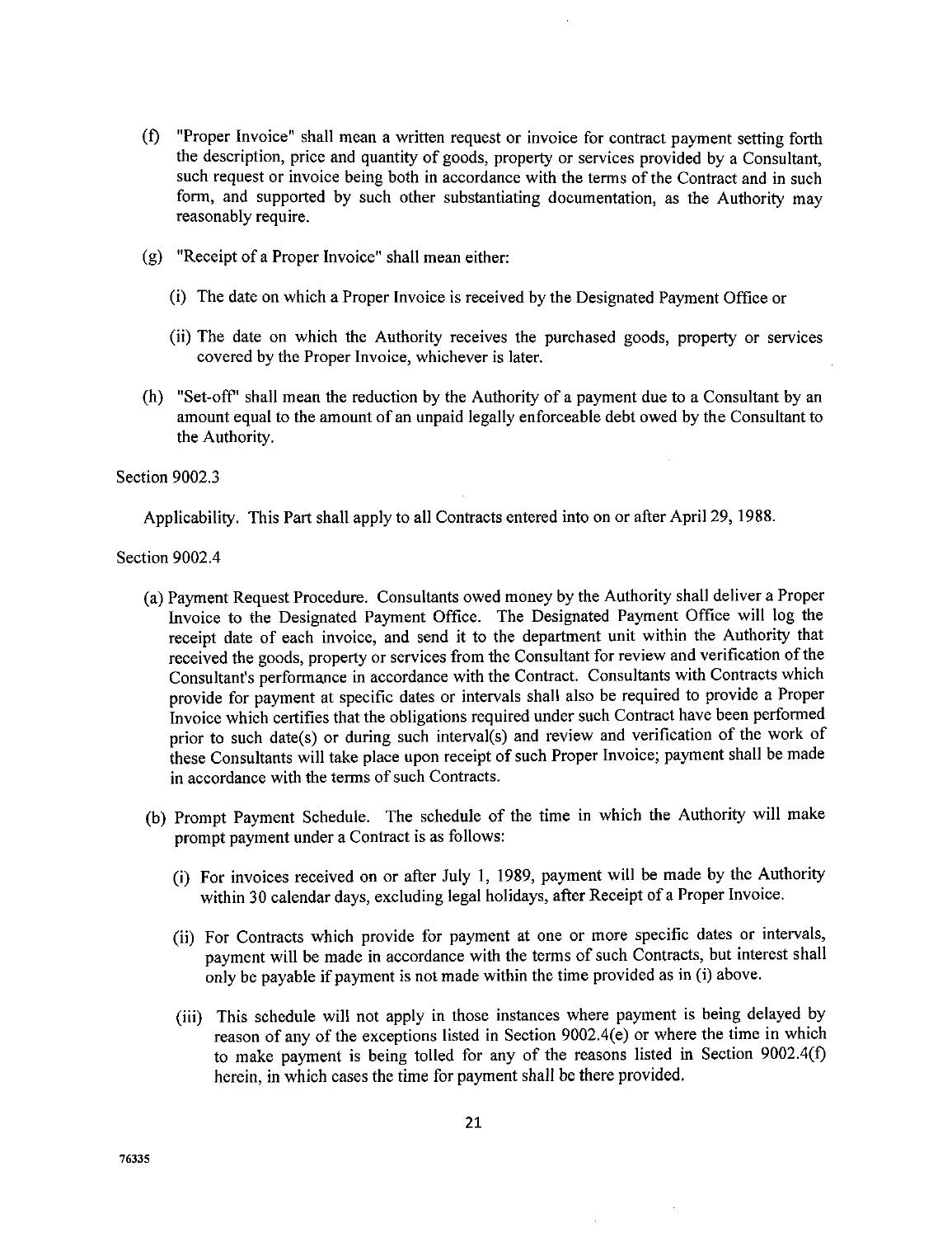- (c) Interest Computation. If the Authority fails to make payment in accordance with the prompt payment schedule set forth in Section 9002.4(b) above, the Authority will pay interest to the affected Consultant at the rate equal to that set by the State Tax Commission for corporate taxes pursuant to Section 1096(e) of the Tax Law.
- (d) Funds Available to Pay Interest Penalties. The Authority will pay interest as provided herein with monies available to the *Authority* for operating and administrative expenses pursuant to its approved budget.
- (e) Extension of Payment Time. Any of the following facts, conditions or situations are determined by the *Authority* to be exceptions to the prompt payment schedule set forth in Section 9002.4(b) and to justify extensions of the time by which payment must be made (the amount of time of such extension being as established by the Authority's Treasurer consistent with this Part, with notice provided to the Consultant):
	- (i) Statutory or Contract provisions requiring an inspection period or an audit prior to payment;
	- (ii) The absence of a state appropriation which is necessary to authorize payment;
	- (iii) A requirement for federal government examination of a Proper Invoice prior to payment;
	- (iv) Extraordinary delay between the time of the provision of goods, property or services by a Consultant and the receipt of a Proper Invoice by the Authority;
	- (v) Failure by a Consultant to submit documents required by the Contract or reasonab required by the Authority prior to payment;
	- (vi) Where time is taken in the processing of an invoice by the State Department of Taxation and Finance, the State Division of the Budget, the Office of the State Comptroller, or any other entity external to the Authority that is or may be required by statute, regulation or Contract to approve or process Authority payments.
- (f) Defects or Improprieties. The following facts or conditions toll the prompt payment schedule set forth in Section 9002.4(b):
	- (i) A reasonable belief by the Authority in the existence of any defects(s), including any incompleteness or failure of compliance with the terms of the Contract, in or with respect to the goods, property or services delivered;
	- (ii) A reasonable belief by the Authority in the existence of any defect(s) in the invoice; or
	- (iii) A reasonable belief by the Authority in suspected impropriety of any kind. In order to toll the prompt payment schedule without penalty, the Authority has fifteen calendar days after receipt of an invoice to send a Consultant notification of such defects or improprieties. Authority notification shall be by letter to the Consultant, setting forth any such defect or impropriety in reasonable detail, sent to the address indicated for notices under the Contract or, if no such address is provided, sent to the address set forth in the invoice provided that, in the event that the Authority fails to so notify the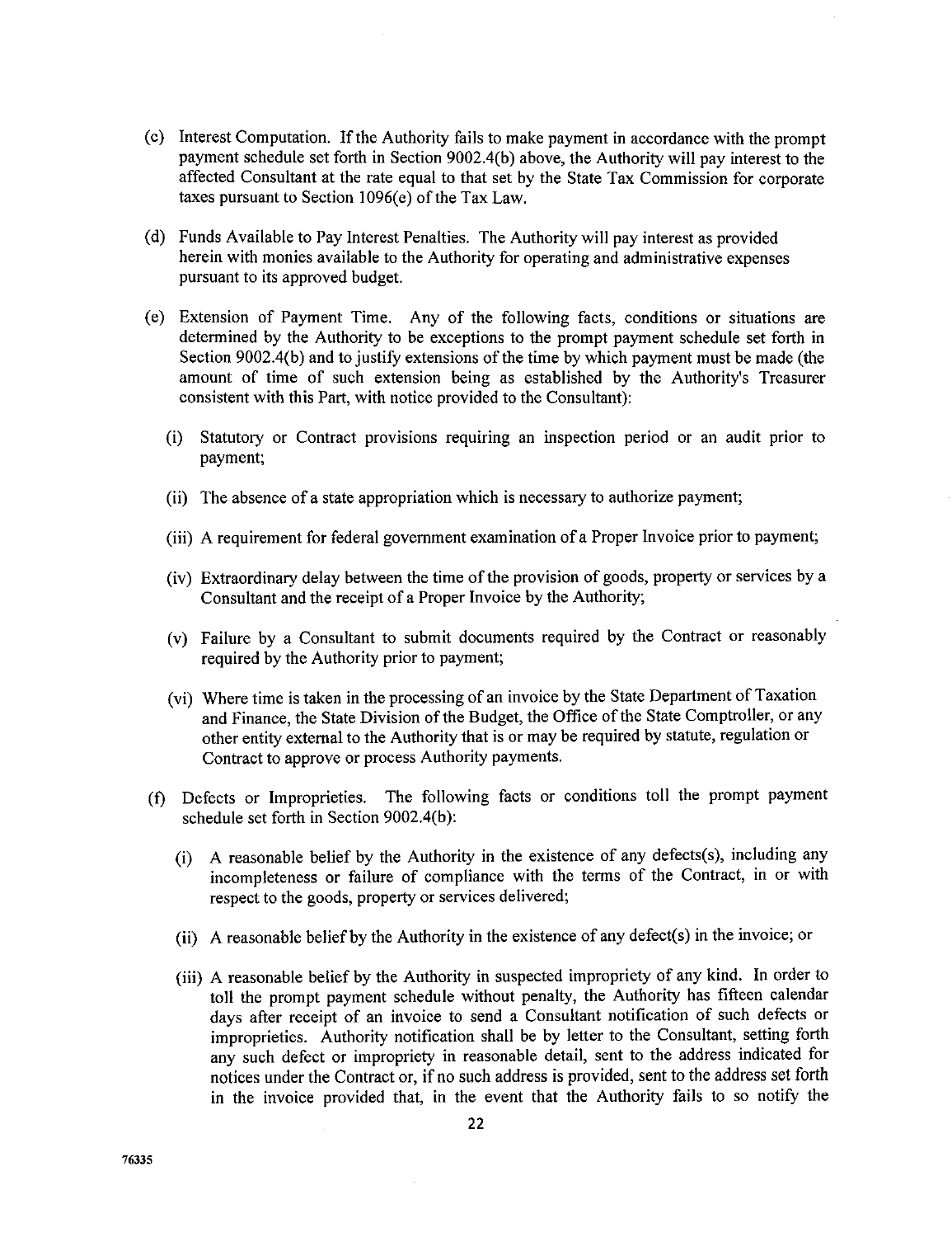Consultant within such fiReen days, the sole effect **of** such failure to so notify the Consultant shall be that the number of days allowed for payment shall be reduced by the number of days between such fifteenth day and the date of the Authority's transmitting such notifications. In the event that the Authority fails to provide reasonable grounds for its contention that any such defect or impropriety exists, the date by which Contract payment shall be made shall be calculated from the date of receipt of an invoice.

# Section 9002.5

- (a) Annual Report. The Authority shall prepare an annual report on the scope and implementation of this prompt payment policy. The report shall include, but not be limited to, the following:
	- (i) A listing of the types or categories of contracts which the Authority entered into during the twelve-month fiscal year covered by the report with an indication whether each such type or category of contract was subject to this prompt payment policy, and if it was not, the reason(s) why not;
	- (ii) The number and amount of interest payments made for contracts, arranged according to each such type or category;
	- (iii) The number of interest chargeable days, and the total number of days taken to process each late contract payment; and
	- (iv) A summary of the principal reasons why such late payments occurred.
- (b) Within ninety (90) days after the completion of each such fiscal year, copies of this annual report shall be filed with the State Comptroller, the State Director of the Budget, the Chairman of the Senate Finance Committee and the Chairman of the Assembly Ways and Means Committee.
- (c) Copies of its annual report shall be made available to the public upon reasonable request at the Authority's main office.

Section 9002.6

- (a) Amendment. The Authority shall have the power to amend this Part by promulgating amended rules and regulations at any time, and within thirty days of the adoption of any such amendments hereto, the Authority shall file copies with the State Comptroller, the State Director of the Budget, the Chairman of the Senate Finance Committee and the Chairman of the Assembly Ways and Means Committee.
- (b) Contract Incorporation. The policy statement in effect at the time that a Contract is entered into is hereby incorporated into and made a part of that Contract.
- (c) Public Access. The Authority shall make copies of this policy statement available to the public upon reasonable request at the Authority's main office. The Authority shall also provide a copy of this policy statement to each Consultant at or prior to the time a Contract is entered into.